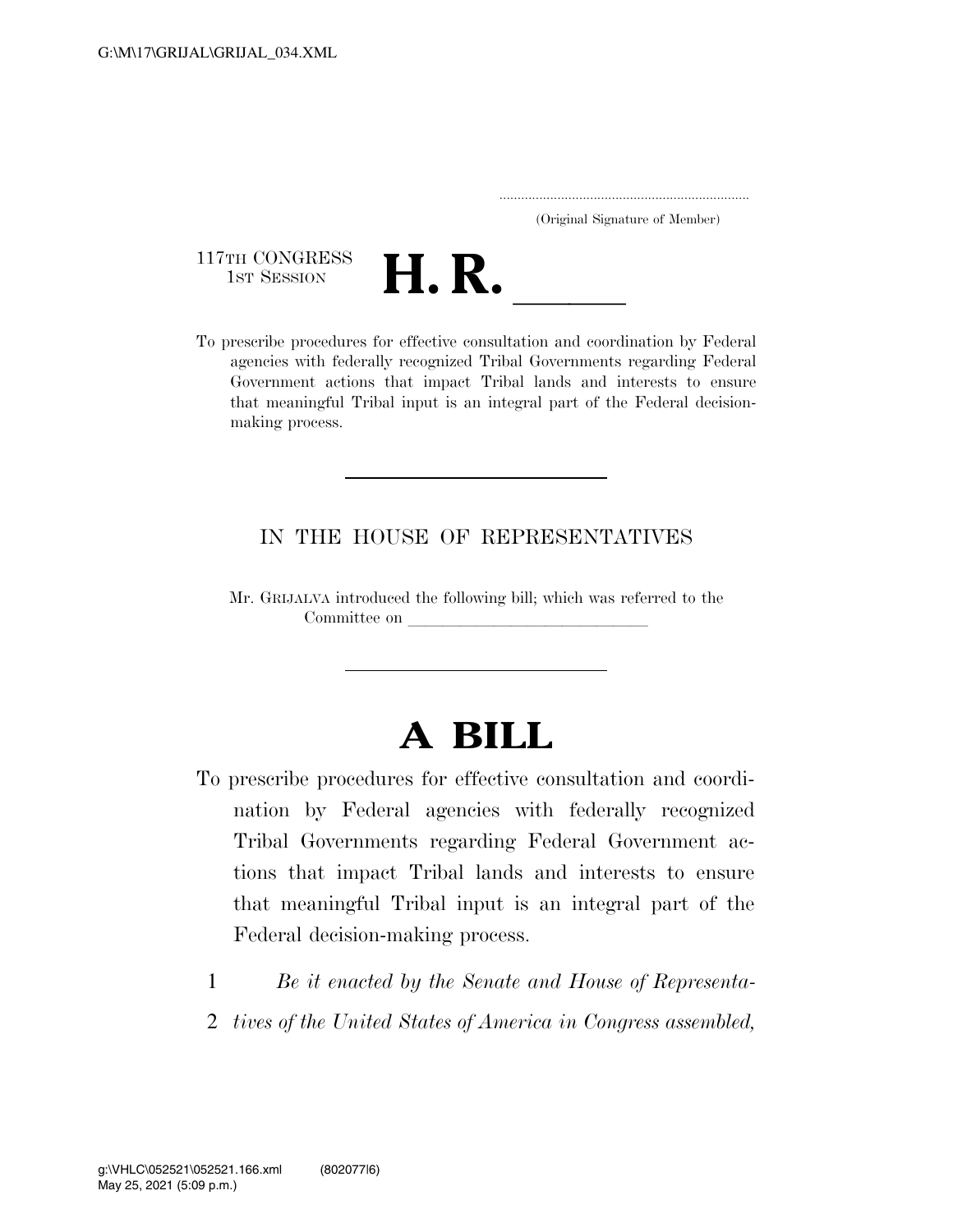## 1 **SECTION 1. SHORT TITLE.**

- 2 (a) SHORT TITLE.—This Act may be cited as the
- 3 ''Requirements, Expectations, and Standard Procedures
- 4 for Effective Consultation with Tribes Act'' or the ''RE-
- 5 SPECT Act''.

### 6 **SEC. 2. TABLE OF CONTENTS.**

7 The table of contents for this Act is as follows:

- Sec. 1. Short title.
- Sec. 2. Table of contents.
- Sec. 3. Findings and purposes.
- Sec. 4. Sense of Congress.
- Sec. 5. Definitions.

### TITLE I—STANDARDS FOR CONSULTATION

Sec. 101. Standards for consultation.

#### TITLE II—CONSULTATION PROCEDURES

- Sec. 201. Assessing Tribal impacts.
- Sec. 202. Consultation stage.
- Sec. 203. Decision stage for proposed activity.
- Sec. 204. Decision stage for proposed regulatory action.

### TITLE III— DOCUMENTATION AND REPORTING

Sec. 301. Documentation and reporting.

#### TITLE IV— IMPLEMENTATION AND TRAINING

- Sec. 401. Designated agency official.
- Sec. 402. Consultation policy.
- Sec. 403. Training.

#### TITLE V—TRIBAL SOVEREIGNTY

- Sec. 501. Tribal sovereignty.
- Sec. 502. Sensitive Tribal information.

#### TITLE VI—JUDICIAL REVIEW

Sec. 601. Judicial review.

### 8 **SEC. 3. FINDINGS AND PURPOSES.**

9 (a) FINDINGS.—Congress finds that—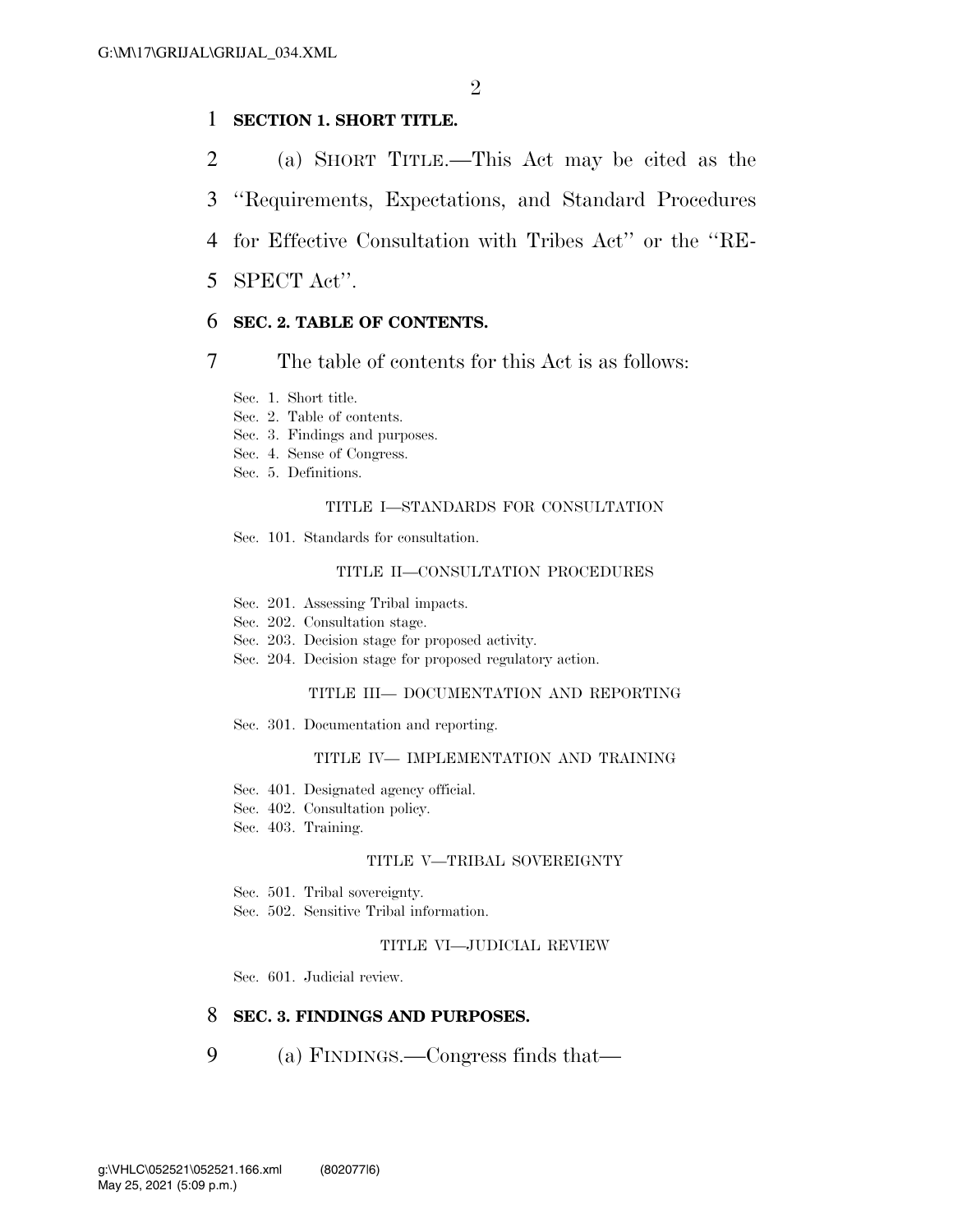(1) the United States has a unique, legally af- firmed government-to-government relationship with Tribal Governments, as set forth in the Constitution of the United States, treaties, statutes, Executive Orders, and court decisions; (2) the United States recognizes the right of Tribal Governments to self-govern and supports Tribal sovereignty and self-determination; (3) the United States, through treaties, stat- utes, and historical relations, has defined a unique trust relationship and responsibility to protect and support Tribal Governments; (4) owing to this trust relationship, the United States has a responsibility to consult with Tribal Governments on a government-to-government basis when formulating policies and undertaking activities that may have impacts on Tribal lands and interests; (5) procedures for such consultation should be designed and structured to give Tribal Governments the opportunity to provide meaningful, informed input throughout the development and decision-mak- ing processes; (6) increasing Federal and Tribal capacities for

effective consultation while building institutional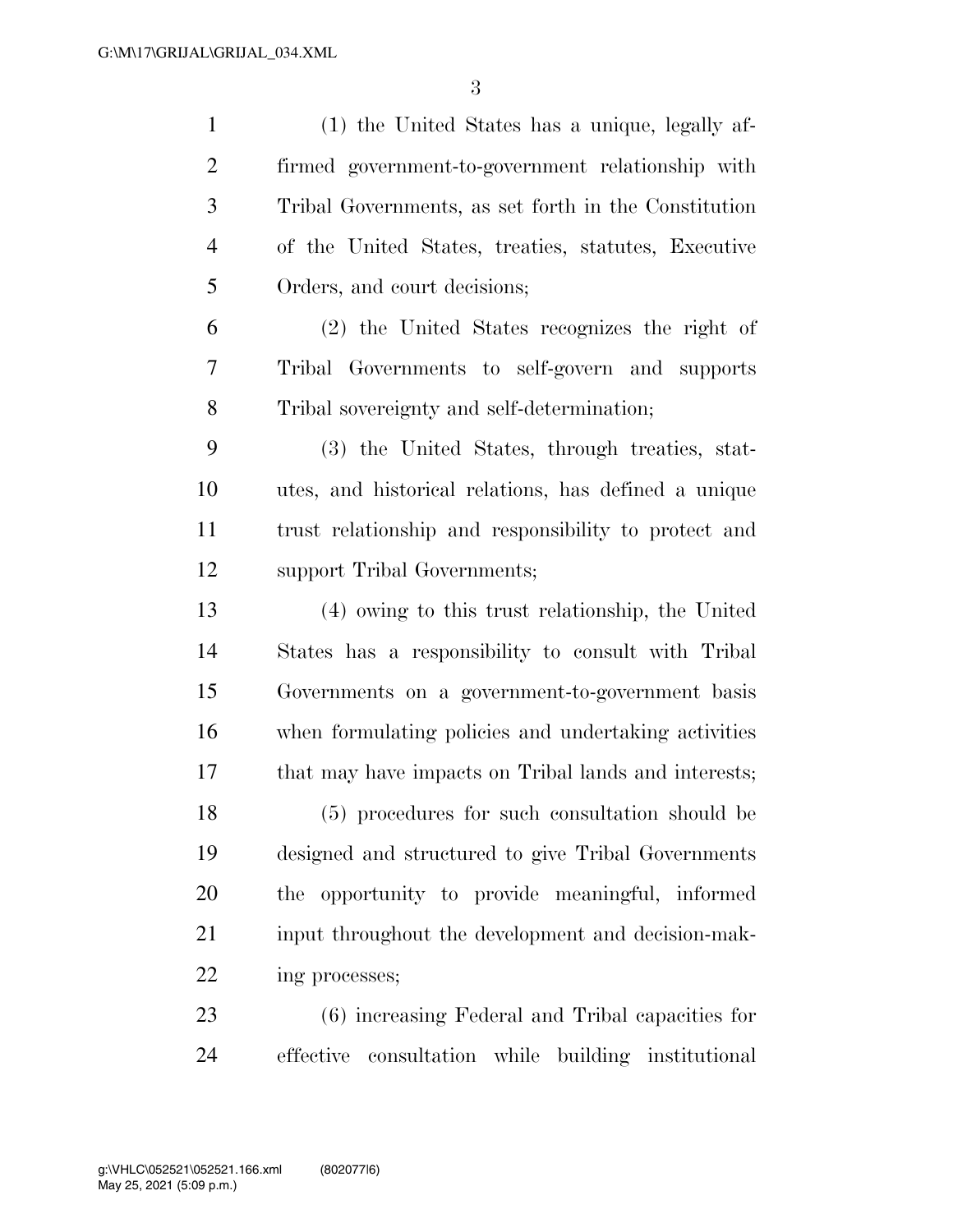|                | $\overline{4}$                                        |
|----------------|-------------------------------------------------------|
| $\mathbf{1}$   | knowledge fosters greater efficiency and will benefit |
| $\overline{2}$ | future actions;                                       |
| 3              | (7) the consultation process should be formal-        |
| $\overline{4}$ | ized according to best practices that are designed    |
| 5              | and administered by the agency and that fulfill the   |
| 6              | legal requirements mandated by this Act;              |
| 7              | (8) consulting with Tribal Governments during         |
| 8              | the formulation of long-term management plans re-     |
| 9              | duces the likelihood of project delays and increases  |
| 10             | the efficiency of project implementations; and        |
| 11             | (9) effective consultation demands ongoing, re-       |
| 12             | spectful communication between agencies and Tribal    |
| 13             | Governments.                                          |
| 14             | (b) PURPOSES.—The purposes of this Act are—           |
| 15             | $(1)$ to establish and support a process of reg-      |
| 16             | ular, meaningful consultation and collaboration with  |
| 17             | Tribal Governments in the initiation of Federal ac-   |
| 18             | tivities and the development of Federal policies and  |
| 19             | regulations that impact Tribal lands and interests;   |
|                |                                                       |

 (2) to strengthen the United States' govern- ment-to-government relationship with Tribal Govern-ments; and

 (3) to establish minimum standard procedures to ensure the above goals are achieved.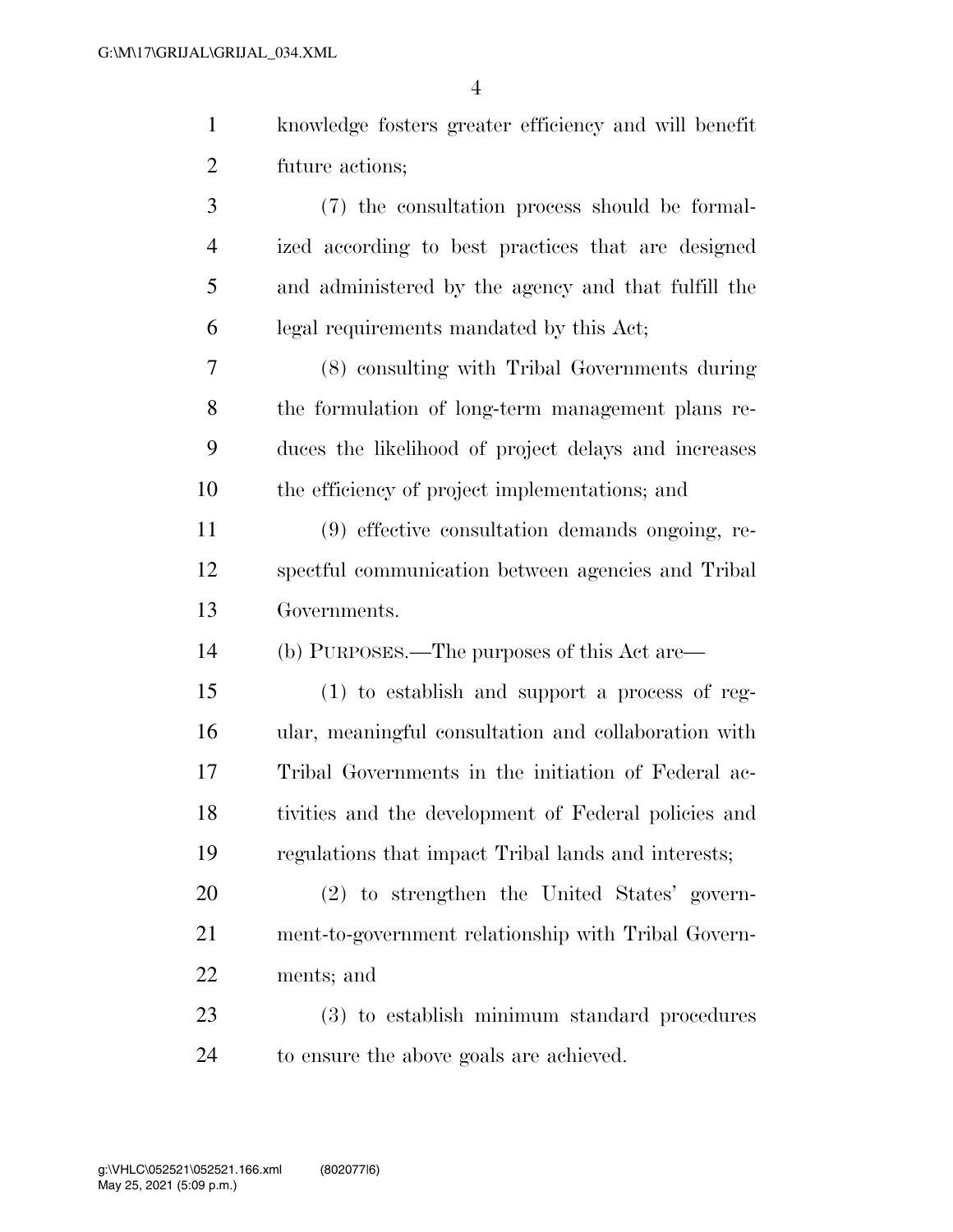## **SEC. 4. SENSE OF CONGRESS.**

2 It is the sense of Congress that—

 (1) consultation constitutes more than simply notifying an Tribal Government about a planned un-dertaking;

 (2) effective, meaningful consultation requires a two-way exchange of information, a willingness to listen, an attempt to understand and to genuinely consider each other's opinions, beliefs, and desired outcomes, and a seeking of agreement on how to proceed concerning the issues at hand; and

 (3) consultation can be considered effective and meaningful when each party demonstrates a genuine commitment to learn, acknowledge, and respect the positions, perspectives, and concerns of the other parties and when Federal agencies accommodate Tribal concerns to the extent feasible and consistent with applicable law.

## **SEC. 5. DEFINITIONS.**

For the purposes of this Act:

 (1) ACTIVITY.—The term ''activity'' means any plan, project, or program funded in whole or in part under the direct or indirect jurisdiction of a Federal agency, including—

 (A) those carried out by or on behalf of an agency;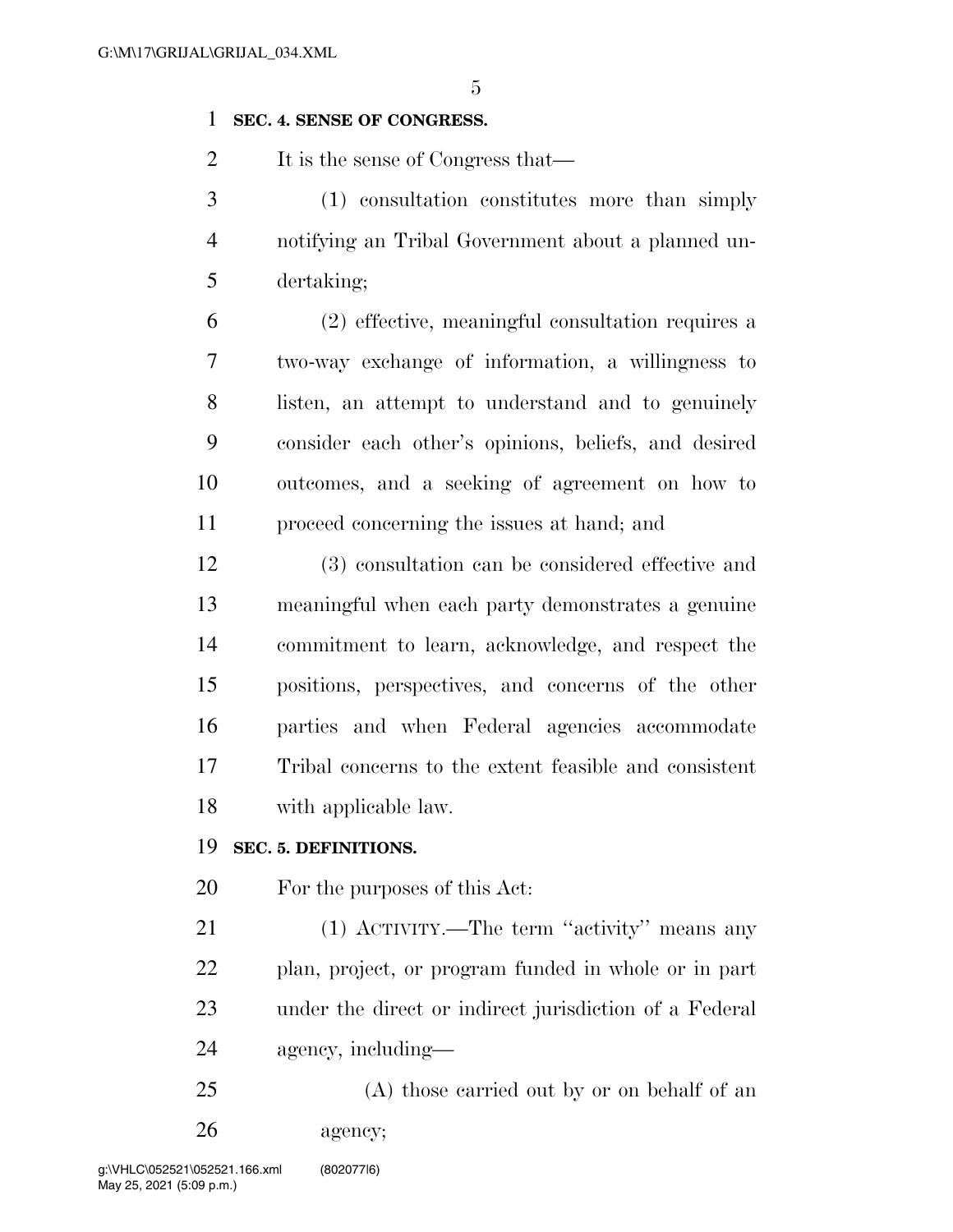| $\mathbf{1}$   | (B) those carried out with Federal finan-               |
|----------------|---------------------------------------------------------|
| $\overline{2}$ | cial assistance;                                        |
| 3              | (C) those requiring a Federal permit, li-               |
| $\overline{4}$ | cense, or approval; and                                 |
| 5              | (D) those subject to state or local regula-             |
| 6              | tion administered pursuant to a delegation or           |
| 7              | approval by a Federal agency.                           |
| 8              | (2) AGENCY.—The term "agency" means any                 |
| 9              | authority of the United States that is an agency        |
| 10             | under section 551 of title 5, United States Code.       |
| 11             | (3) LEAD AGENCY.—The term "lead agency"                 |
| 12             | means a designated agency that will fulfill the collec- |
| 13             | tive consultation responsibilities under this Act if    |
| 14             | more than one agency is involved in an activity or      |
| 15             | regulatory action. Any agency that does not des-        |
| 16             | ignate a lead agency shall remain individually re-      |
| 17             | sponsible for the consultation responsibilities of that |
| 18             | agency under this Act.                                  |
| 19             | (4) MEMORANDUM OF AGREEMENT.—The term                   |
| 20             | "memorandum of agreement" means a document              |
| 21             | that records the terms and conditions agreed upon       |
| 22             | by an agency, or lead agency, and a Tribal Govern-      |
| 23             | ment or designated Tribal Leader Task Force             |
| 24             | through the consultation process regarding an activ-    |
| 25             | ity or regulatory action.                               |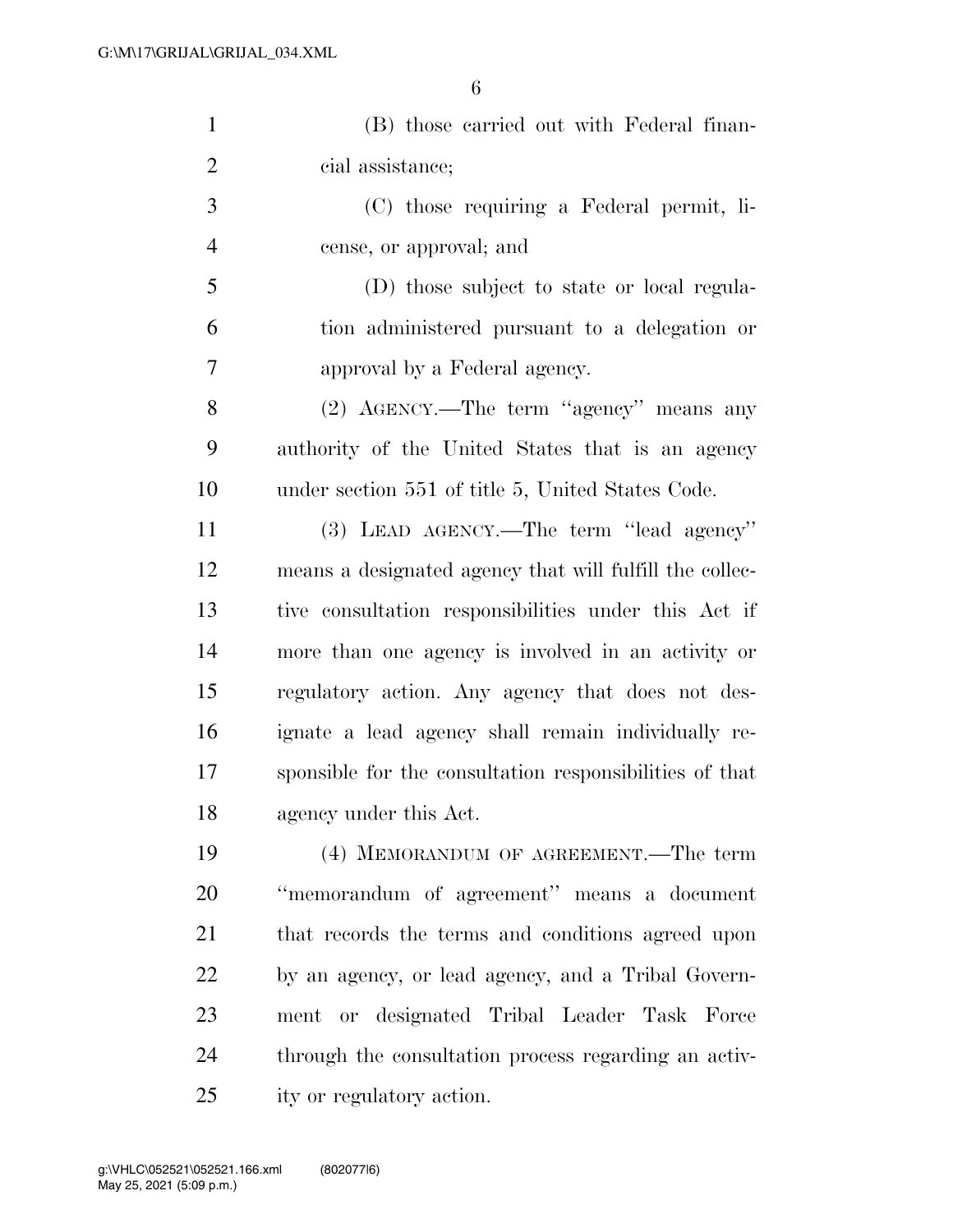| $\mathbf{1}$   | (5) NEW DISCOVERY.—The term "new dis-                |
|----------------|------------------------------------------------------|
| $\overline{2}$ | covery" means any unexpected development that oc-    |
| 3              | curs during the course of an activity, such as the   |
| $\overline{4}$ | discovery of a new archeological site, unanticipated |
| 5              | impacts on organisms or ecosystems, or the realiza-  |
| 6              | tion of unintended consequences that may have im-    |
| 7              | pacts on Tribal lands and interests.                 |
| 8              | (6) REGULATORY ACTION.—The term "regu-               |
| 9              | latory action" means any regulation, policy, guid-   |
| 10             | ance, or grant funding formula change that is pro-   |
| 11             | posed by an agency.                                  |
| 12             | (7) SACRED SITE.—The term "sacred site"              |
| 13             | means any geophysical or geographical area or fea-   |
| 14             | ture that is identified by a Tribal Government—      |
| 15             | (A) as sacred by virtue of its established           |
| 16             | religious significance to, or ceremonial use by,     |
| 17             | a Tribal religion; or                                |
| 18             | (B) to be of established cultural signifi-           |
| 19             | cance.                                               |
| 20             | (8) STANDARD METHOD OF COMMUNICATION.-               |
| 21             | The term "standard method of communication"          |
| 22             | means the mode of communication that the agency      |
| 23             | uses in the typical course of communicating with     |
| 24             | persons outside the Federal Government.              |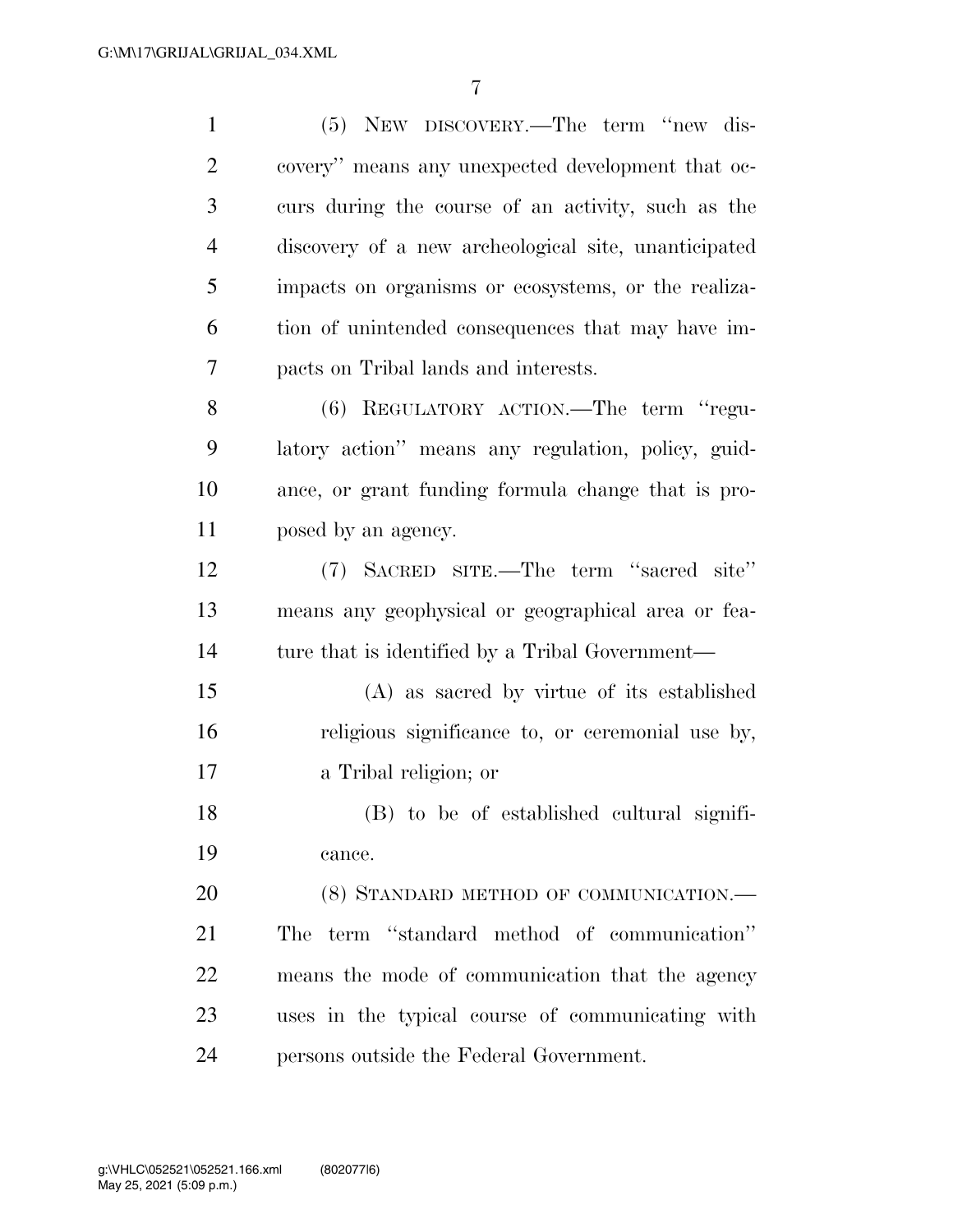(9) STANDARD PROCESS.—The term ''standard process'' means a process for Federal agency and Tribal Government interactions agreed to by both parties through consultation and certified in a memorandum of agreement that applies to certain specified activities or regulatory actions, or to lim-ited categories of activities or regulatory actions.

 (10) TRIBAL GOVERNMENT.—The term ''Tribal Government'' means the governing body of any In- dian or Alaska Native Tribe, band, nation, pueblo, village, community, component band or component reservation, individually identified (including par- enthetically) in the list published most recently as of the date of enactment of this Act pursuant to sec- tion 104 of the Federally Recognized Indian Tribe List Act of 1994 (25 U.S.C. 5131).

 (11) TRIBAL IMPACT.—The term ''Tribal im- pact'' means any Federal action that may have an impact on one or more Tribal Governments on mat-ters, including—

 (A) Tribal cultural practices, lands, re- sources, or access to traditional areas of cul-23 tural or religious importance;

(B) Tribal treaty-protected rights;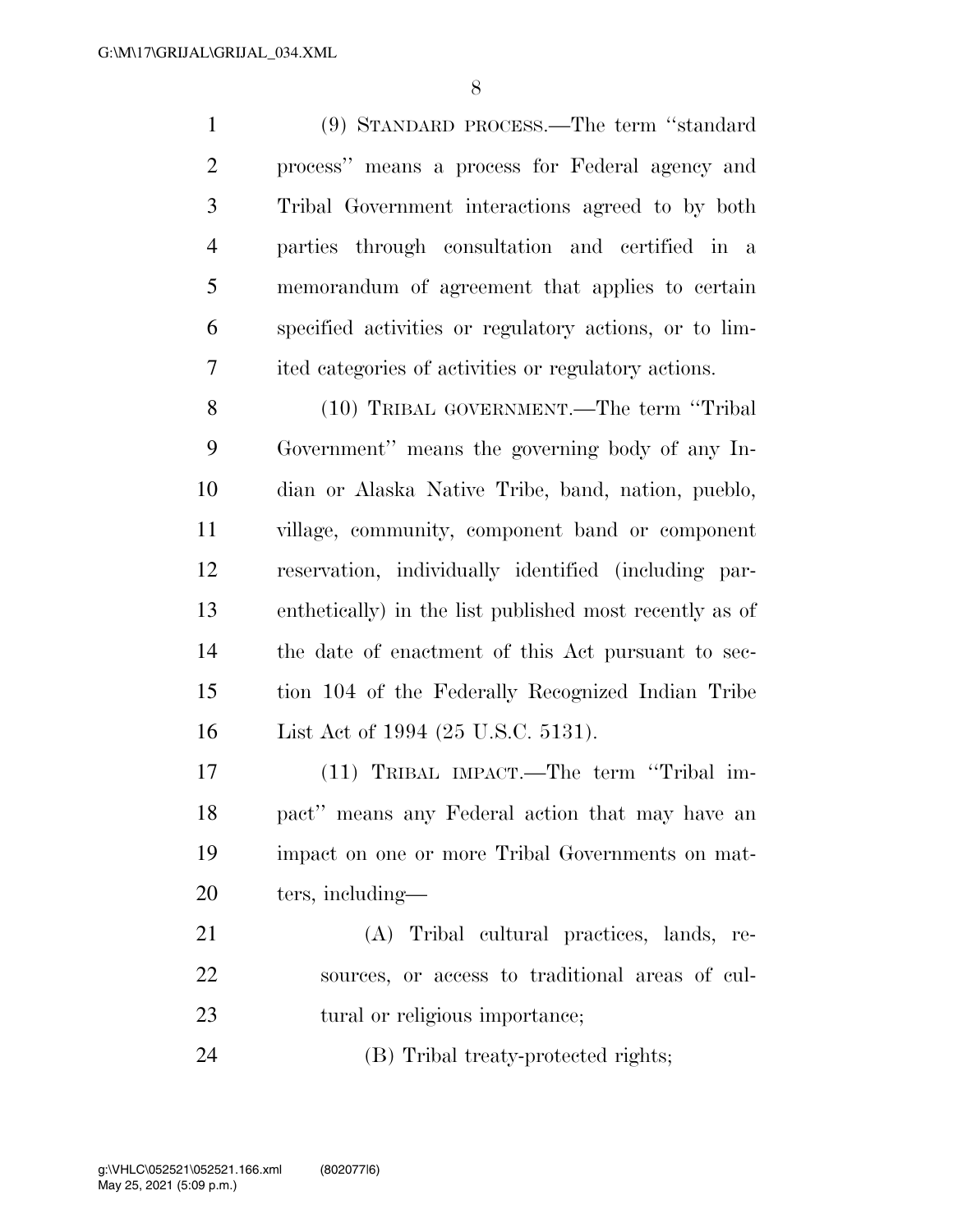| $\mathbf{1}$   | (C) the ability of a Tribal Government to                      |
|----------------|----------------------------------------------------------------|
| $\overline{2}$ | govern or provide services to its members;                     |
| 3              | (D) a Tribal Government's formal relation-                     |
| $\overline{4}$ | ship with the Federal Government; or                           |
| 5              | (E) the consideration of the Federal Gov-                      |
| 6              | ernment's trust responsibility to Tribal Govern-               |
| 7              | ments.                                                         |
| 8              | (12) TRIBAL LEADER TASK FORCE.—The term                        |
| 9              | "Tribal Leader Task Force" means a task force that             |
| 10             | is collaboratively determined by affected Tribal Gov-          |
| 11             | ernments.                                                      |
| 12             | <b>TITLE I-STANDARDS FOR</b>                                   |
|                |                                                                |
| 13             | <b>CONSULTATION</b>                                            |
| 14             | SEC. 101. STANDARDS FOR CONSULTATION.                          |
| 15             | (a) SCOPE.—Consultation with Tribal Governments                |
| 16             | shall occur before undertaking any proposed Federal activ-     |
| 17             | ity or finalizing any Federal regulatory action that may       |
|                | 18 have Tribal impacts. Additionally, consultation with Tribal |
| 19             | Governments shall occur for all activities that would affect   |
| 20             | any part of any Federal land that shares a border with         |
| 21             | Indian Country, as defined in section 1151 of title 18,        |
| 22             | United States Code, but is not limited to activities on such   |
| 23             | lands.                                                         |

(b) LIMITATION.—Nothing in this Act shall—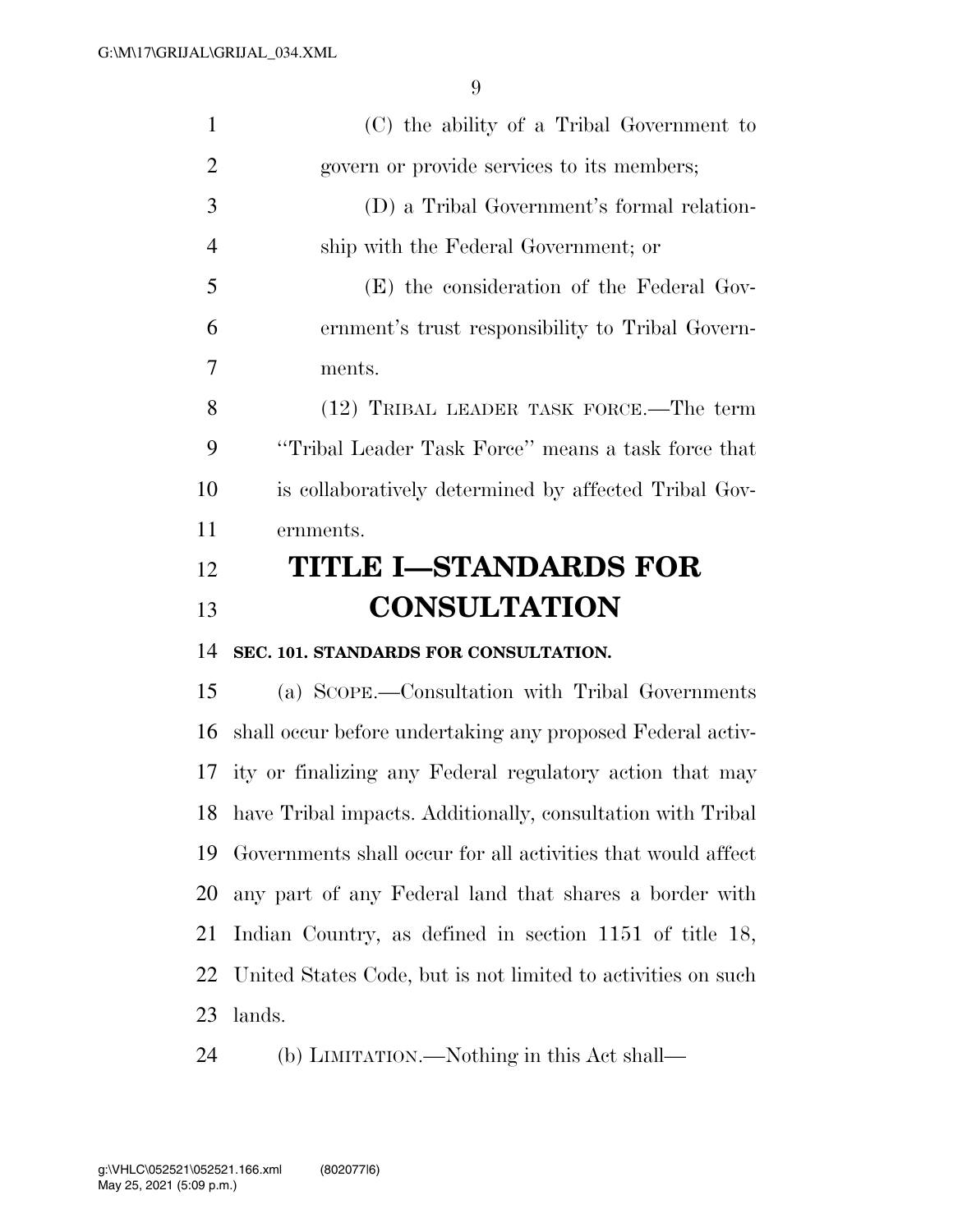(1) exempt an agency from additional consulta- tion required under any other law or from taking any other consultative actions as required by any other law or agency prerogative in addition to those required by this Act; or

 (2) preclude an agency from additional con- sultation that complies with agency regulations for consultation, advances agency consultation practices, or supports agency efforts to build or strengthen government-to-government relationships with Tribal Governments.

## **TITLE II—CONSULTATION PROCEDURES**

**SEC. 201. ASSESSING TRIBAL IMPACTS.** 

 As early as possible in the planning stage of an activ- ity or a regulatory action, the agency, or lead agency, shall—

 (1) prepare a Tribal Impact Statement that identifies any potential Tribal impacts of the pro- posed activity or regulatory action. At a minimum, the Tribal Impact Statement shall include the scope of the activity or regulatory action being considered, including any geographic areas important to Tribal Governments that might be affected, as well as a list of all affected Tribal Governments;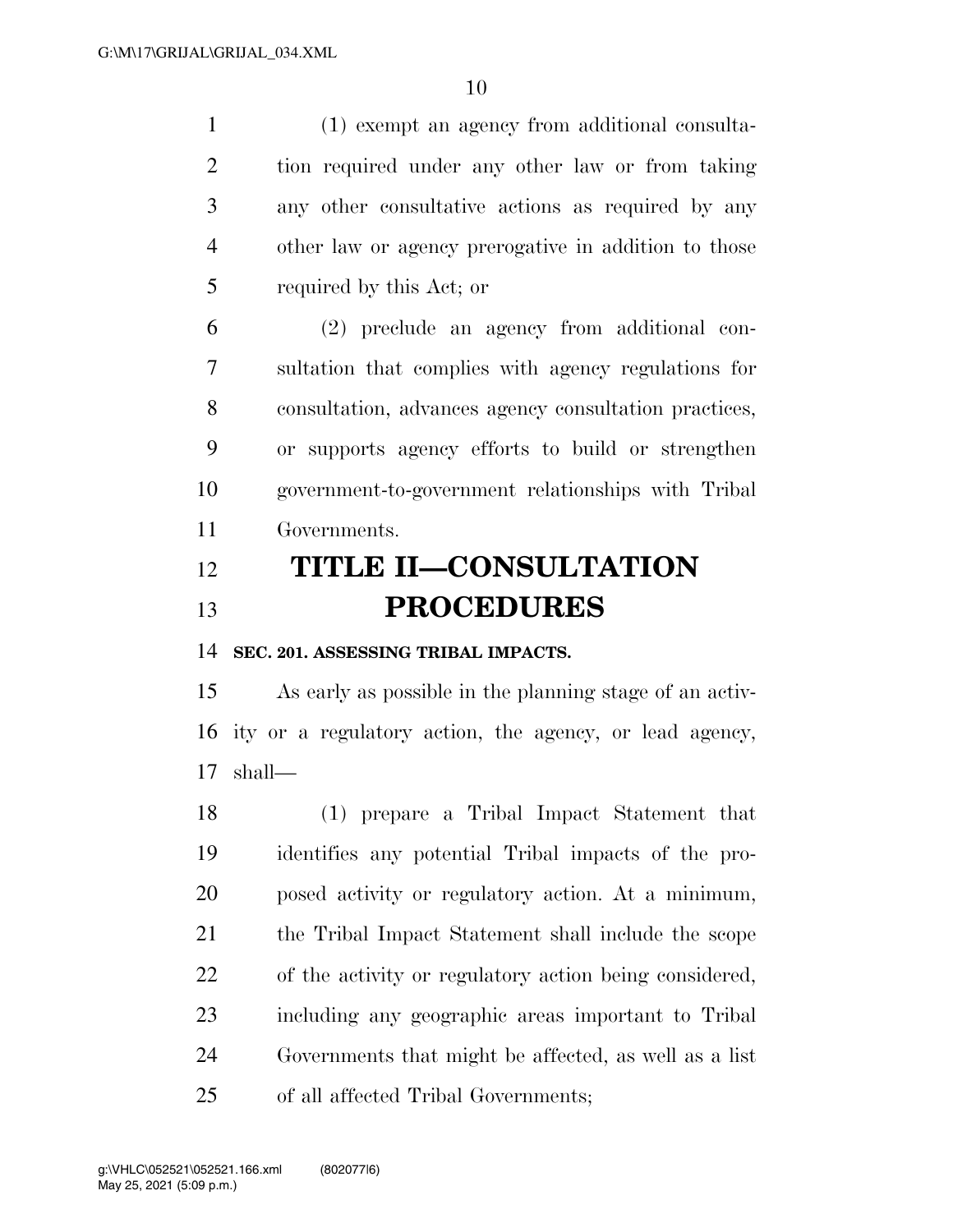(2) make a good faith effort to identify areas that contain sacred sites important to Tribal Gov- ernments, whether such sacred sites are explicitly known to an agency or not; and

 (3) publish the completed Tribal Impact State- ment in the Federal Register, excluding all informa- tion designated as sensitive by a Tribal Government pursuant to section 502, before any further action on the proposed activity or regulatory action.

## **SEC. 202. CONSULTATION STAGE.**

 (a) INITIAL CONSULTATION OUTREACH.—The agen-cy, or lead agency, shall—

 (1) transmit, via the agency's standard method of communication, a formal request for a consulta- tion meeting, along with along with a copy of the proposed activity or regulatory action as well as copy of the Tribal Impact Statement as prepared accord- ing to section 201, to each affected Tribal Govern- ment identified in the Tribal Impact Statement. In the case of a proposed activity, the documents shall also be transmitted to relevant Tribal governmental agencies (including the Tribal Historic Preservation Officer or cultural resource manager), and relevant non-Tribal stakeholders (including the State Historic Preservation Officer and local governments that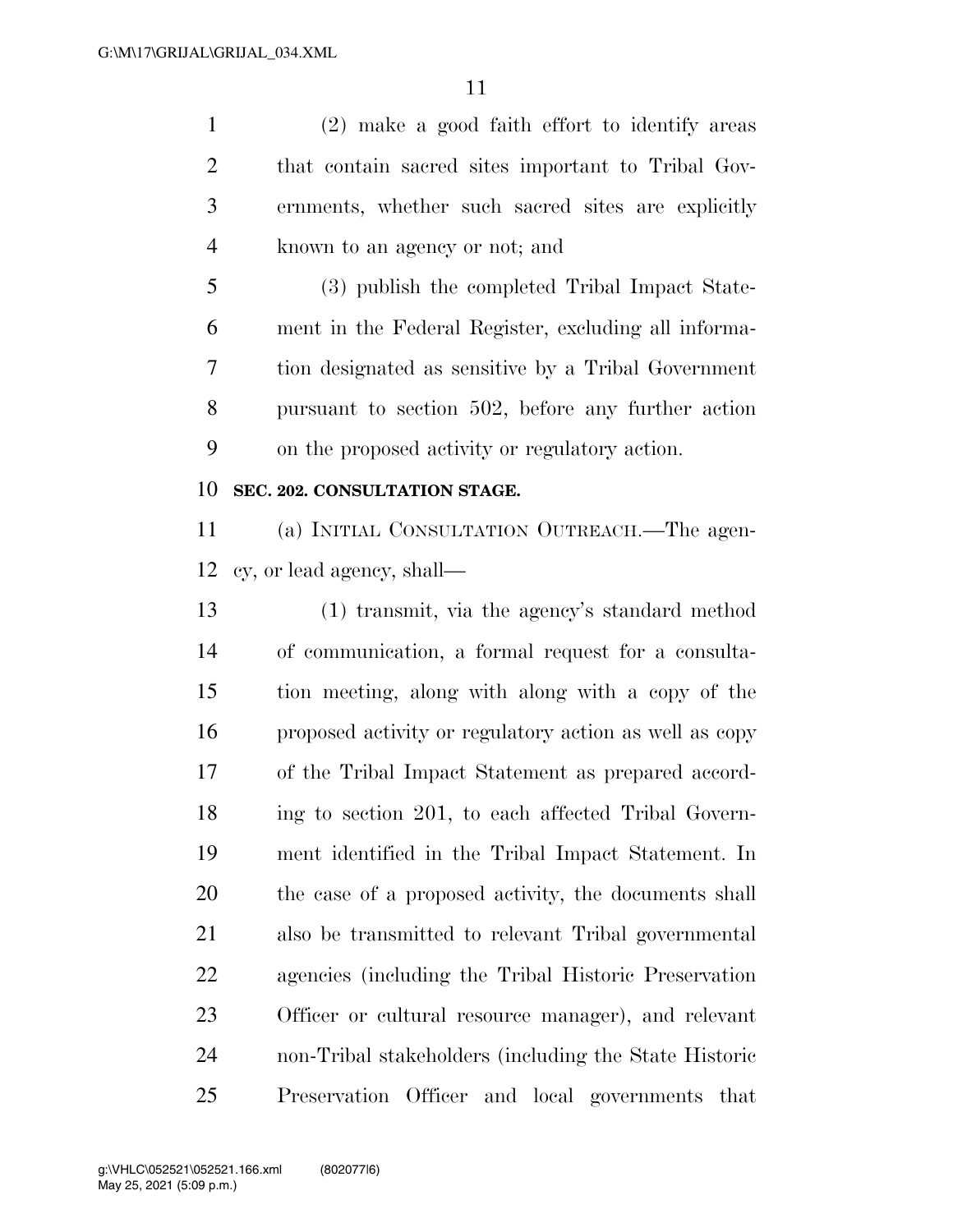have jurisdiction on any affected land via agreement with the agency);

 (2) at the request of an affected Tribal Govern- ment, transmit, via the agency's standard method of communication, a copy of the Tribal Impact State- ment and the letter requesting a consultation meet-ing to non-governmental Tribal stakeholders;

 (3) not request consultation with non-govern- mental Tribal stakeholders without the written con-sent of the affected Tribal Government;

 (4) follow up within 5 business days to ensure receipt of the documents by all intended recipients; and

 (5) if the documents were not received by any of the intended recipients, retransmit all materials via a form of communication that is suitable to the recipient.

 (b) NON–RESPONSE TO CONSULTATION OUT- REACH.—If, after a good faith effort, the agency, or lead agency, fails to engage an affected Tribal Government in the consultation process, the agency, or lead agency, may conclude its consultation efforts by providing the Tribal Government with a written notification and explanation for its decision, signed by the head of the agency, or lead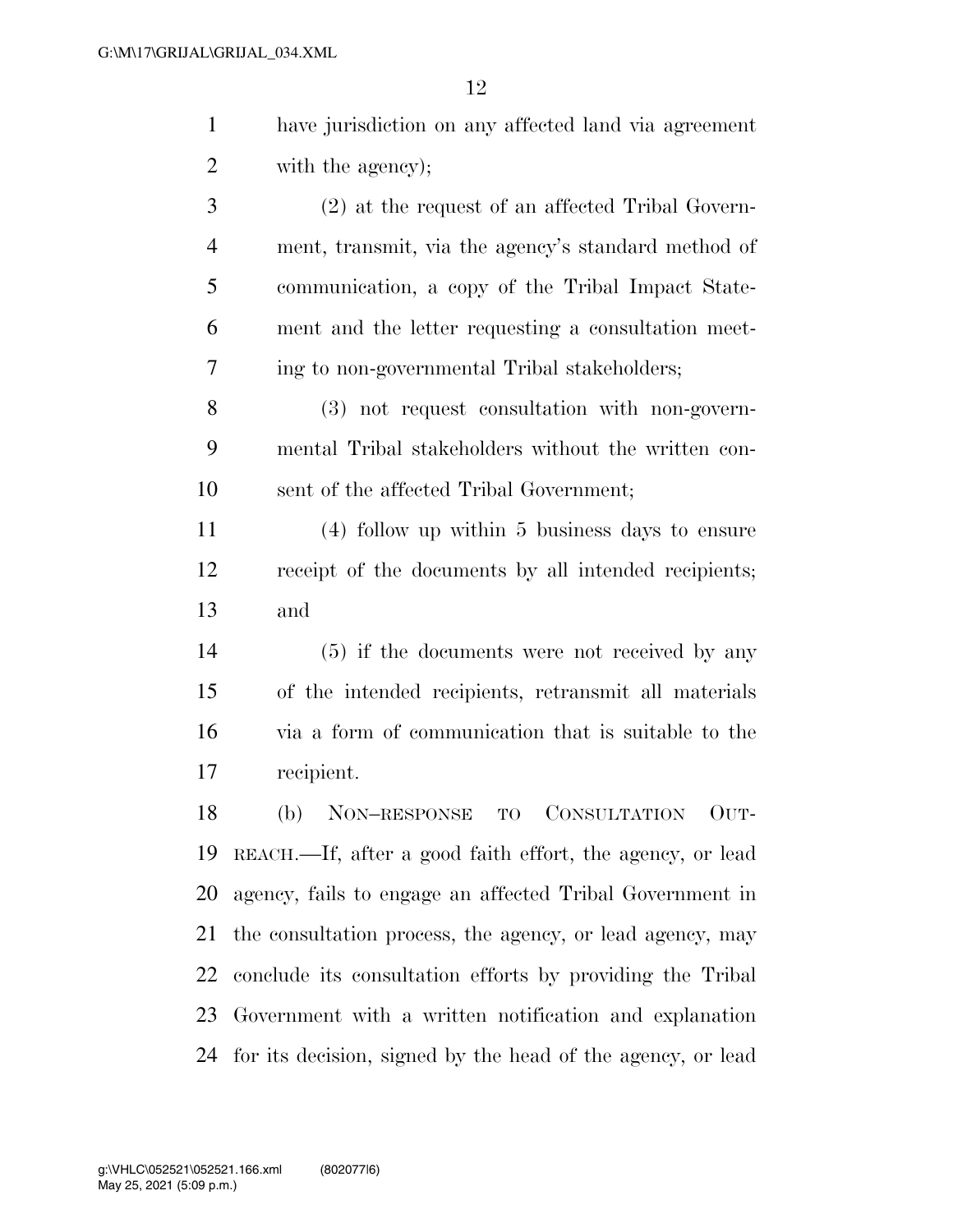agency, which shall be made part of the official consulta-2 tion record as described in section  $301(a)$ .

- (c) MEETING ARRANGEMENTS.—
- (1) The agency, or lead agency, shall negotiate with each affected Tribal Government to determine the format, agenda, and goals of a consultation meeting, and shall keep thorough documentation of all steps taken to engage the affected Tribal Govern-ment in consultation meetings.

 (2) In appropriate circumstances, affected Trib- al Governments may elect to form a Tribal Leader Task Force, to aid in consultation on activities that are regional in scope or that affect multiple Tribal Governments. To the maximum extent possible, the Tribal Leader Task Force shall represent a cross- section of Tribal interests with respect to the pro- posed activity or regulatory action. Affected Tribal Governments that do not elect to join a Tribal Lead-er Task Force shall be consulted separately.

20 (d) CONSULTATION MEETING REQUIREMENTS.—A consultation meeting shall—

 (1) begin with confirmation of the format, agenda, and goals of the meeting, with adequate time scheduled for introductions and any ceremonial proceedings;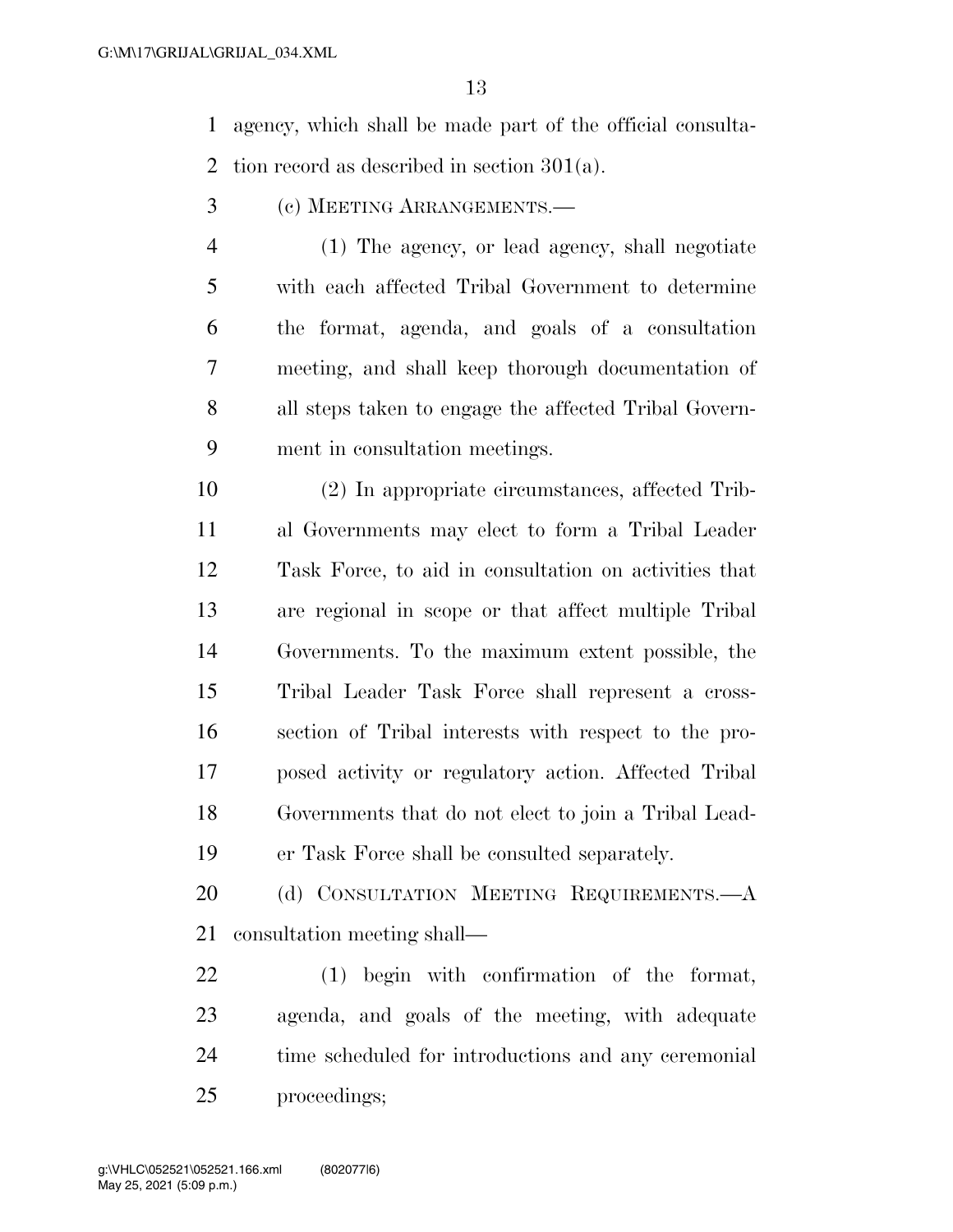(2) be structured to allow for meaningful and respectful interaction throughout the meeting among all meeting participants; and (3) conclude with planning for the next meet- ing, if necessary, as well as confirmation of the method of any potential interim communications be- tween all parties participating in the consultation. (e) CONCLUSION OF CONSULTATION WITH A MEMO- RANDUM OF AGREEMENT.— (1) Except as provided by subsection (b), sub- section (f), and subsection (g), consultation shall conclude only upon the execution of a memorandum of agreement signed by the head of the agency, or lead agency, and the head of the affected Tribal Government or the members of the designated Trib- al Leader Task Force. (2) The memorandum of agreement— (A) may address multiple activities or reg- ulatory actions if the activities or regulatory ac- tions are similar and repetitive in nature, or are multistate or regional in scope, or where routine management activities are undertaken at Fed- eral installations, facilities, or other land man-agement units;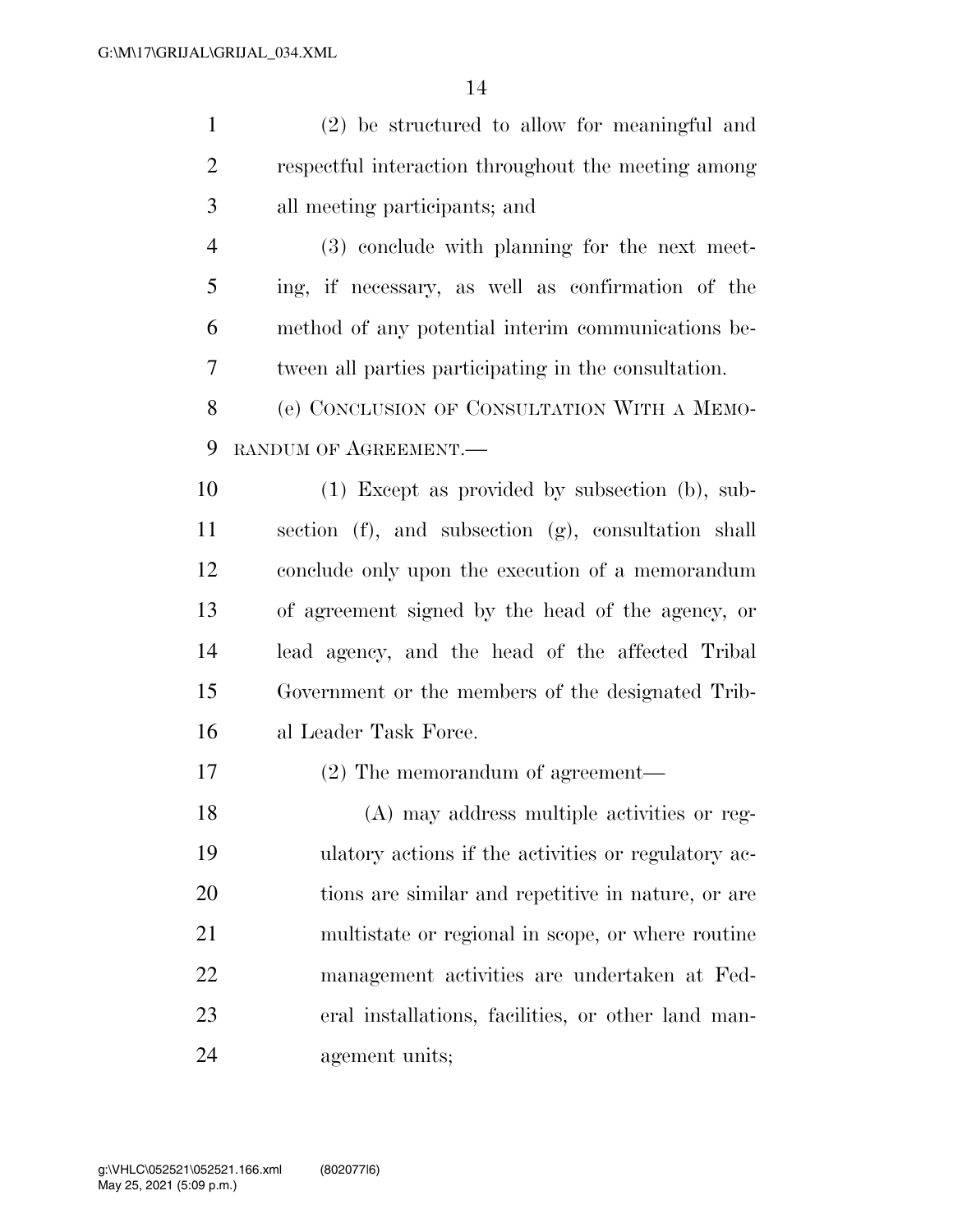| $\mathbf{1}$   | (B) may establish standard processes for            |
|----------------|-----------------------------------------------------|
| $\overline{2}$ | certain categories of activities and regulatory     |
| 3              | actions determined through consultation and         |
| $\overline{4}$ | defined in the memorandum of agreement;             |
| 5              | (C) shall, in the case of a proposed activ-         |
| 6              | $ity-$                                              |
| 7              | (i) include a provision for monitoring              |
| 8              | and reporting on the implementation of the          |
| 9              | activity;                                           |
| 10             | (ii) include provisions for reconsider-             |
| 11             | ation if the activity has not been completed        |
| 12             | within a specified time; and                        |
| 13             | (iii) include provisions to address new             |
| 14             | discoveries, which may include halting the          |
| 15             | activity and returning to the consultation          |
| 16             | stage.                                              |
| 17             | (3) The signed memorandum of agreement may          |
| 18             | be amended at any time by the joint approval of all |
| 19             | signatories.                                        |
| 20             | (f) CONCLUSION OF CONSULTATION WITHOUT A            |
| 21             | MEMORANDUM OF AGREEMENT.                            |
| 22             | (1) The agency, or lead agency, shall make a        |
| 23             | good faith effort through sustained interaction and |
| 24             | collaboration to reach a consensus resulting in a   |
| 25             | memorandum of agreement.                            |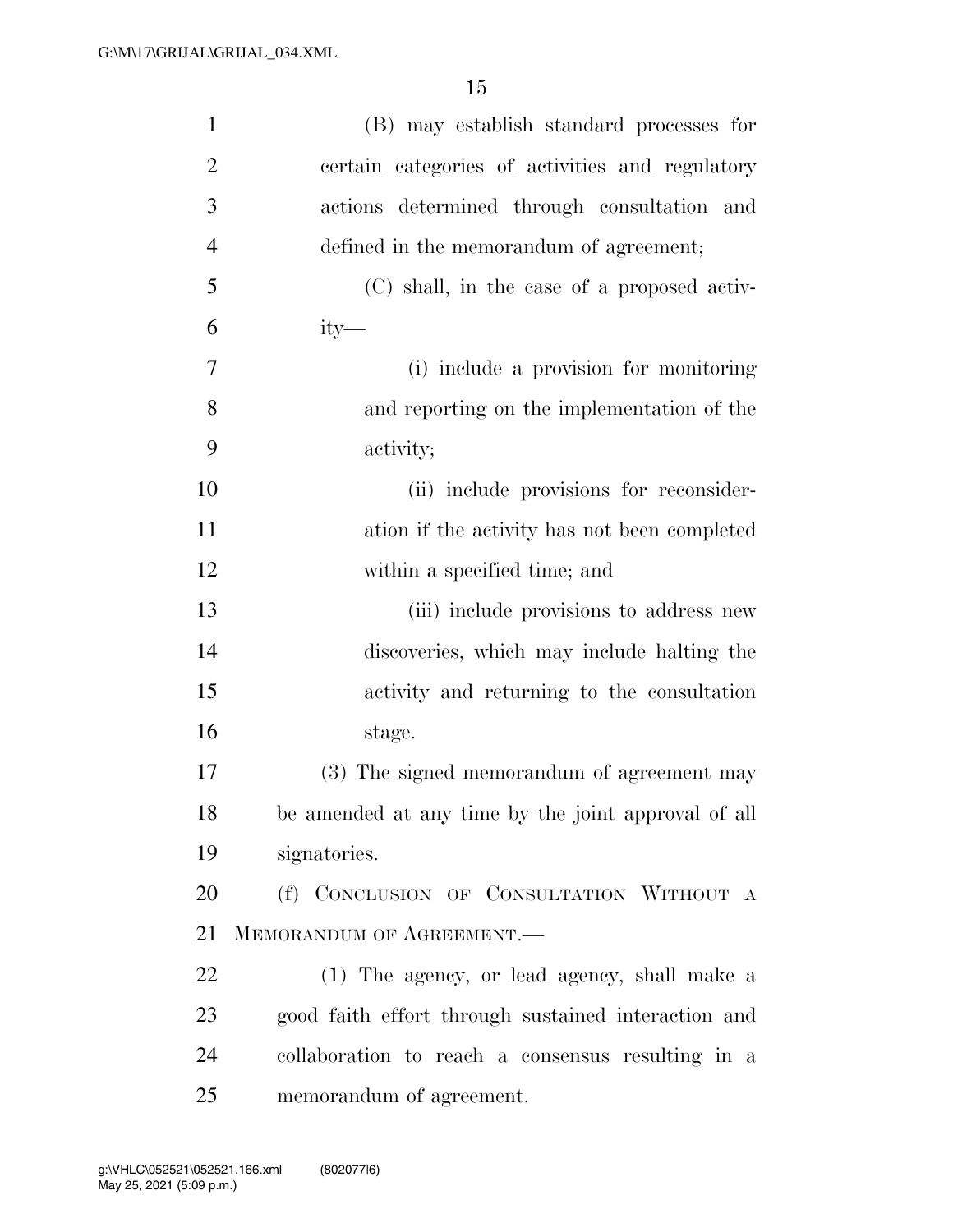(2) If, after a good faith effort, the agency, or lead agency, determines that further consultation will not be productive, it may conclude consultation by providing the Tribal Government with a written notification and explanation for its decision, includ- ing identification of any legal, policy, or factual bar- riers that prevented the agency from reaching agree- ment with the affected Tribal Government, signed by the head of the agency, or lead agency, which shall be made part of the official consultation record as described in section 301(a).

 (g) TRIBAL WITHDRAWAL FROM CONSULTATION.— An affected Tribal Government may at any point decide to withdraw from the consultation process. In such case, the agency, or lead agency, shall provide the affected Trib- al Government with the opportunity to submit a written statement, explanation, or comment on the consultation proceedings that will become part of the official consulta-tion record as described in section 301(a).

## **SEC. 203. DECISION STAGE FOR PROPOSED ACTIVITY.**

 (a) PROPOSAL DOCUMENT.—Upon completion of the consultation stage pursuant to section 202, the agency, or lead agency, shall—

 (1) compile a proposal document consisting of the plan for the proposed activity, its anticipated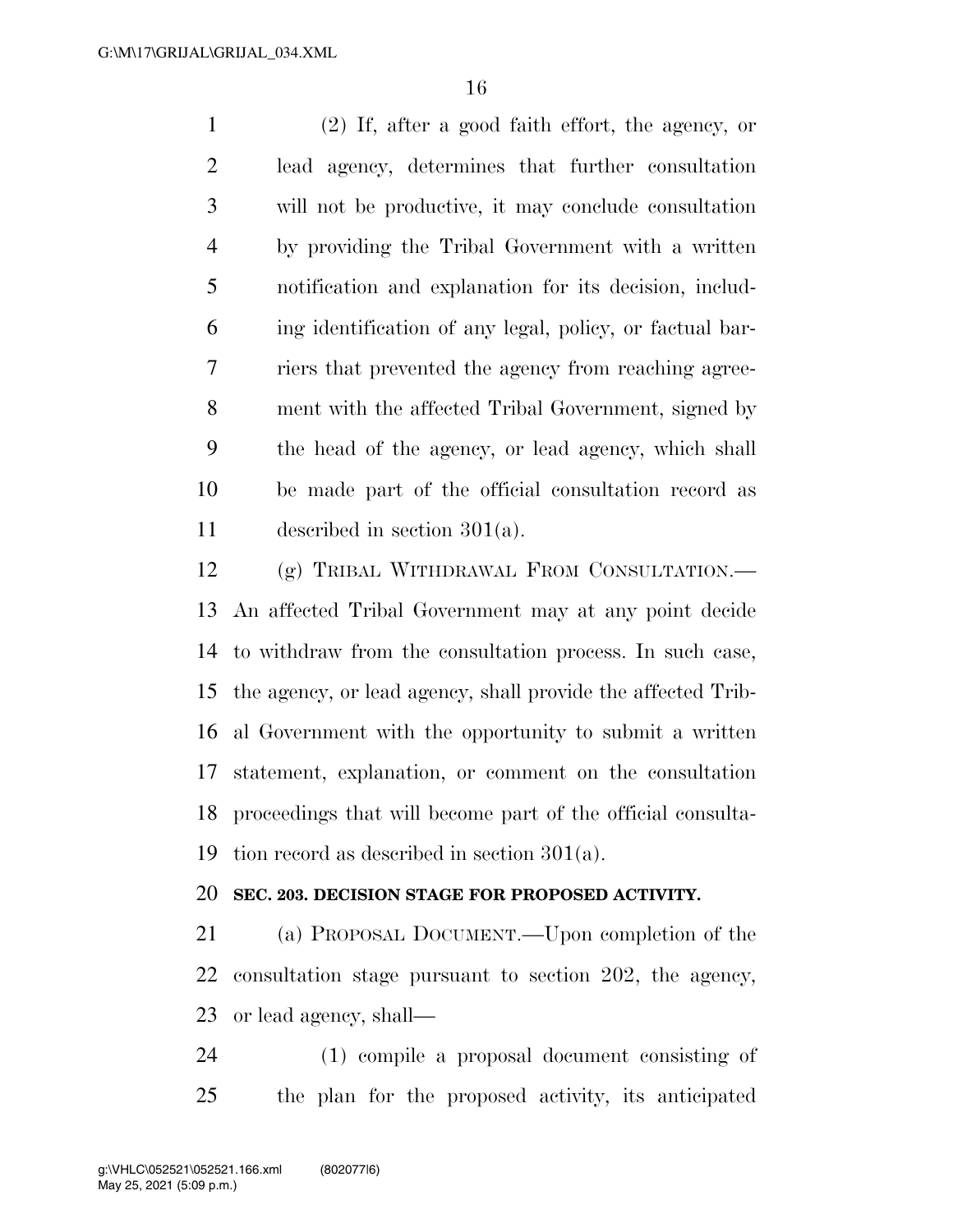Tribal impacts, and any signed memorandum of agreement;

 (2) include sufficient supporting documentation to the extent permitted by law to enable any review-ing parties to understand its basis;

 (3) transmit, via the agency's standard method of communication, a copy of the proposal document to the affected Tribal Governments, including those that withdrew from the process;

 (4) follow up within 5 business days to ensure receipt of the proposal document by all intended re-cipients;

 (5) if the proposal document was not received by an intended recipient, retransmit all material via a form of communication that is suitable to the re-cipient; and

 (6) after the verified receipt of the proposal document by all intended recipients, the proposal document shall be published in the Federal Register, excluding all information designated as sensitive by a Tribal Government pursuant to section 502.

 (b) PUBLIC COMMENT PERIOD.—The agency, or lead agency, shall provide a period of not less than 90 days after publication of the proposal document in the Federal Register for public comment. A 30-day extension of the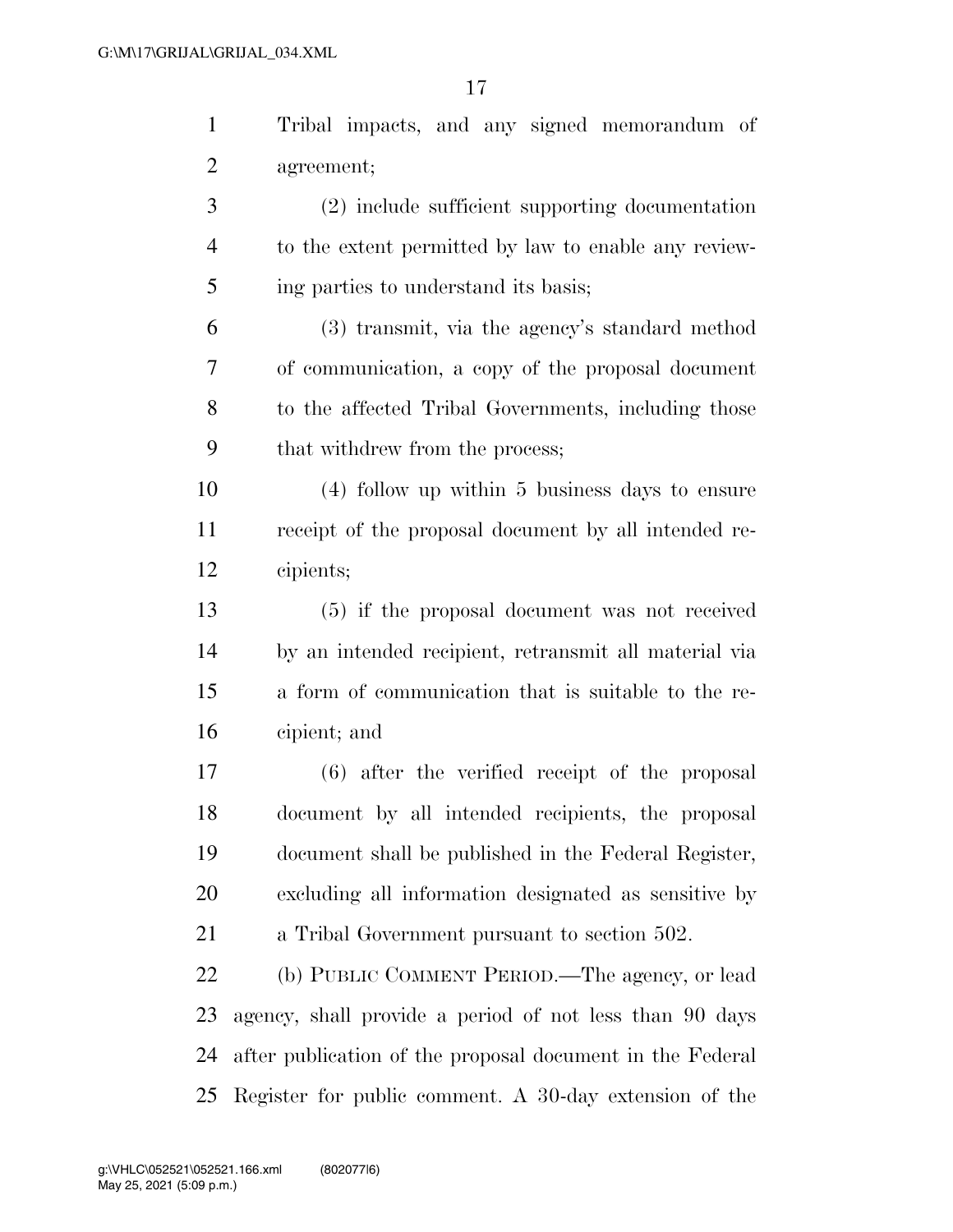90-day period shall be automatically granted upon request by an affected Tribal Government.

- (c) PRELIMINARY DECISION DOCUMENT.—After ex- piration of the public comment period pursuant to sub- section (b), the agency, or lead agency, shall prepare a preliminary decision letter, signed by the head of the agen-cy, or lead agency, that shall—
- (1) state the decision to proceed or not proceed with the activity;
- (2) state the rationale for the decision;
- (3) list any changes to the proposed activity made in response to the comments filed pursuant to subsection (b);
- (4) specifically address any points where the de- cision conflicts with the request of an affected Tribal Government, including a detailed explanation of why the request was disregarded;
- (5) transmit, via the agency's standard method of communication, a copy of the preliminary decision letter to the affected Tribal Governments, including 21 those that withdrew from the process;

 (6) follow up within 5 business days to ensure receipt of the preliminary decision letter by all in-tended recipients; and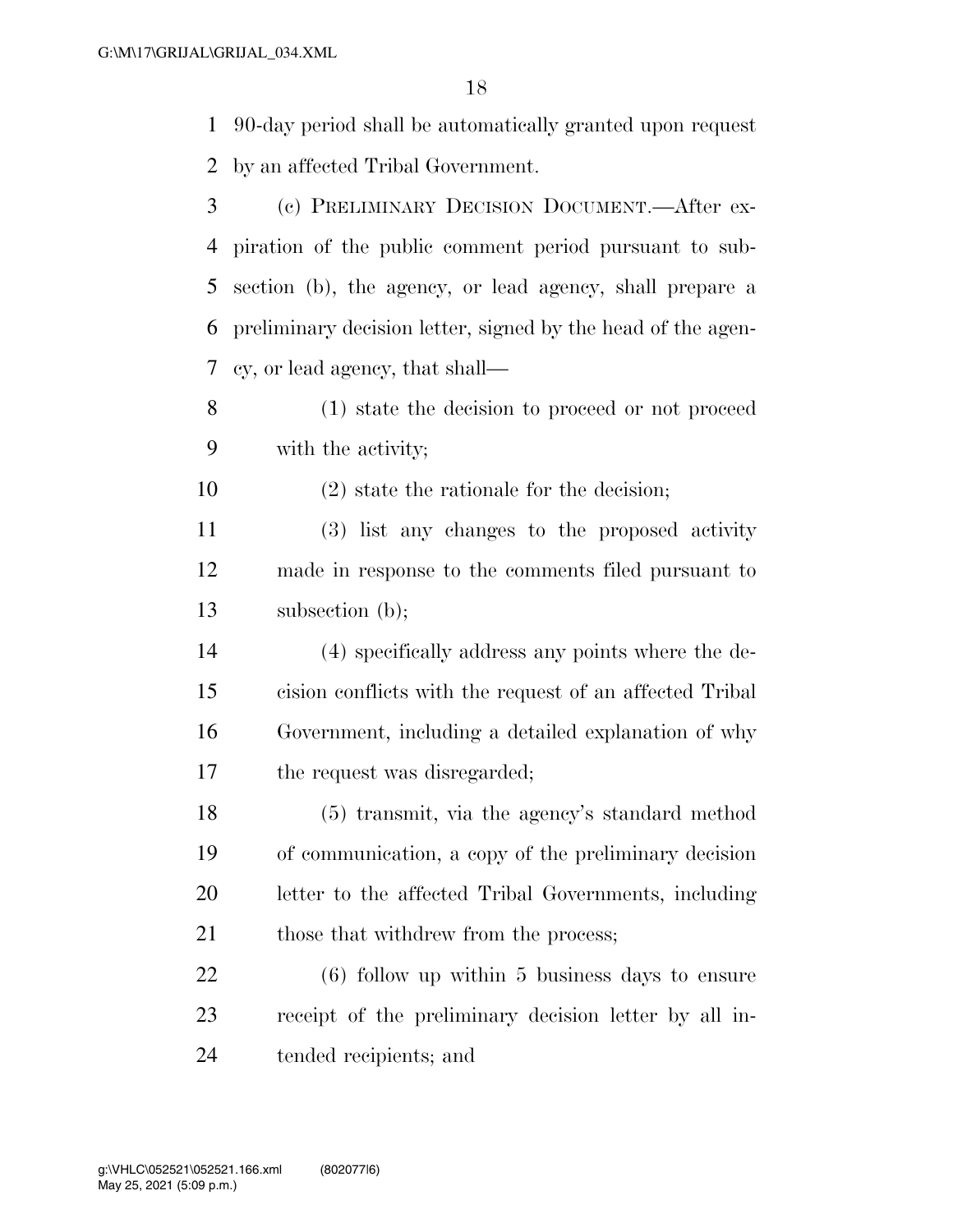(7) if the preliminary decision letter was not re- ceived by an intended recipient, retransmit the mate- rial via a form of communication that is suitable to the recipient.

 (d) TRIBAL RESPONSE PERIOD.—The agency, or lead agency, shall provide a period of no less than 45 days after issuance of the preliminary decision letter for a re-sponse by an affected Tribal Government.

 (e) FINAL DECISION DOCUMENT.—After expiration of the Tribal Response Period pursuant to subsection (d), the agency, or lead agency, shall prepare a letter stating the final decision of the agency, signed by the head of the agency, or lead agency, that shall—

- (1) state the decision to proceed or not proceed with the activity;
- (2) state the rationale for the decision;
- (3) list any changes to the preliminary decision in response to comments received from an affected Tribal Government pursuant to subsection (d);

 (4) specifically address any points where the final decision conflicts with the request of an af- fected Tribal Government, including a detailed ex-planation of why the request was disregarded;

 (5) transmit, via the agency's standard method of communication, a copy of the final decision letter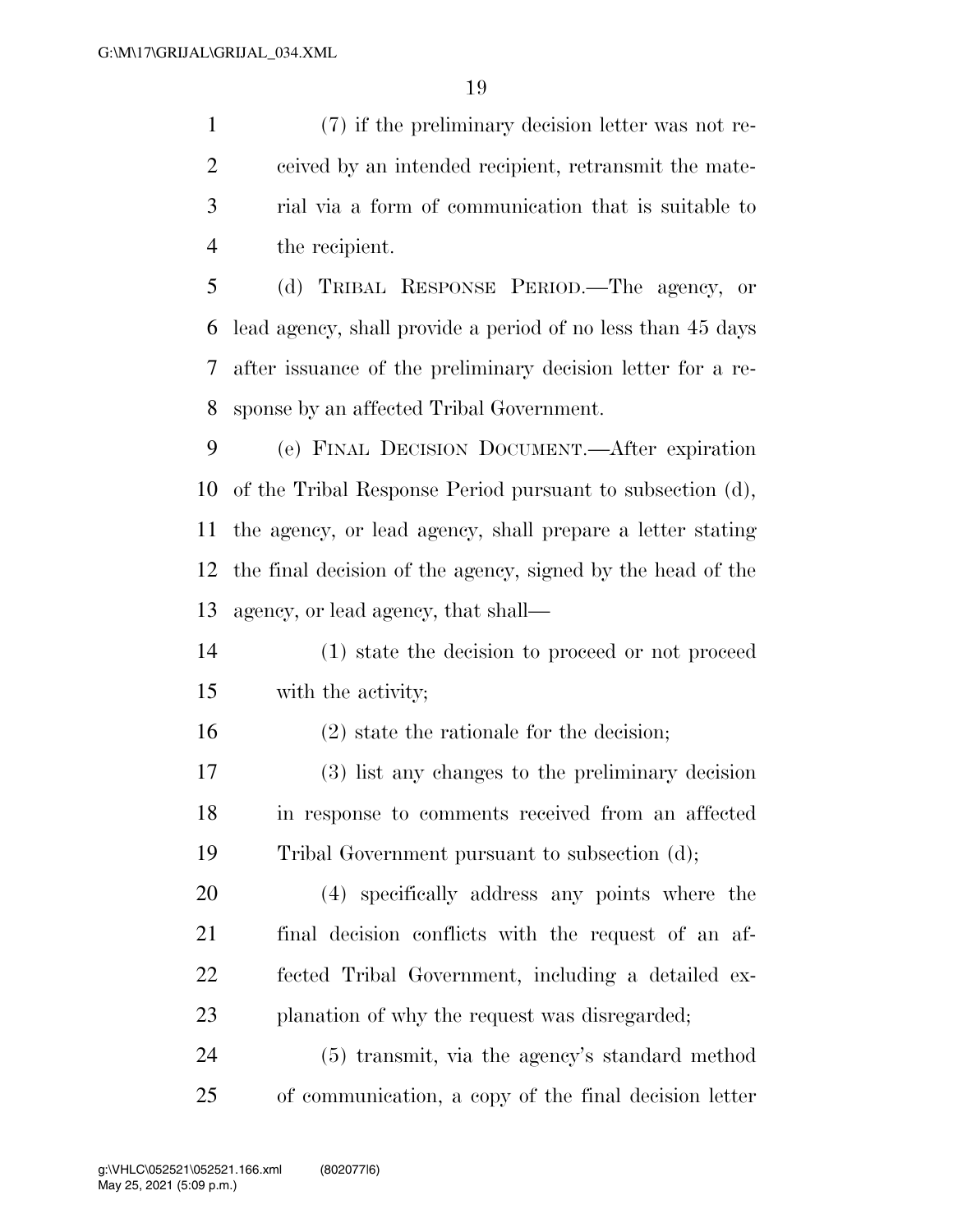- to the affected Tribal Governments, including those 2 that withdrew from the process;
- (6) follow up after 5 business days to ensure re- ceipt of the final decision letter by all intended re-cipients; and

 (7) if the final decision letter was not received by an intended recipient, retransmit the material via a form of communication that is suitable to the re-cipient.

 (f) PUBLICATION OF LETTER.—The agency shall make public the final decision letter, excluding all informa- tion designated as sensitive by a Tribal Government pur-suant to section 502.

**SEC. 204. DECISION STAGE FOR PROPOSED REGULATORY** 

## **ACTION.**

 (a) DECISION DOCUMENT.—Upon completion of the consultation stage pursuant to section 202, the agency, or lead agency, shall prepare a decision letter, signed by the head of the agency, or lead agency, that shall—

 (1) state the decision to proceed or not proceed with the proposed regulatory action;

(2) state the rationale for the decision;

 (3) list any changes to the proposed regulatory action made at the request of an affected Tribal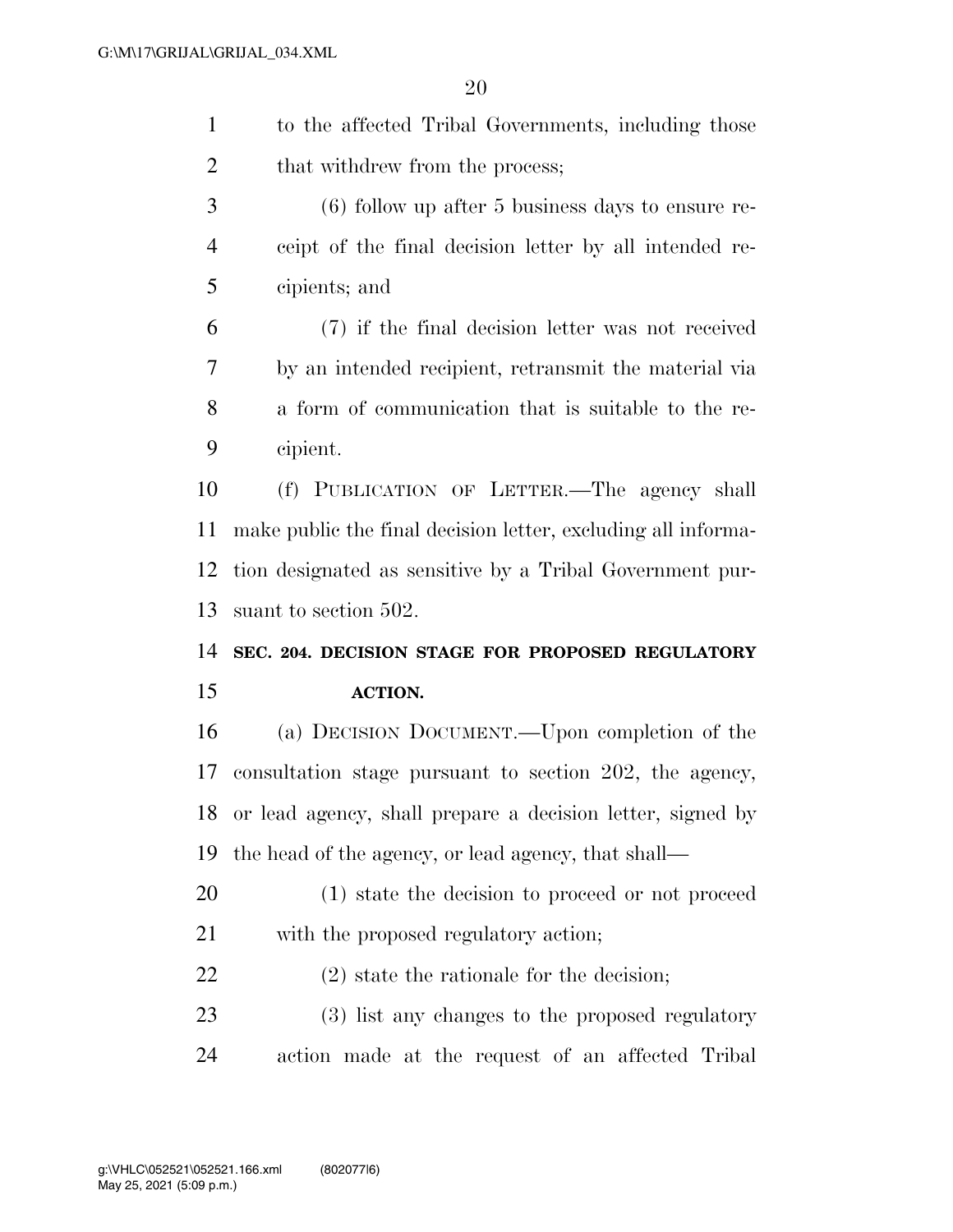|               | Government during the consultation process as out- |
|---------------|----------------------------------------------------|
| $2^{\circ}$   | lined in section $202$ ;                           |
| $\mathcal{R}$ | (4) specifically address any points where the de-  |

- cision conflicts with the request of an affected Tribal Government, along with a detailed explanation of why the request was disregarded;
- (5) transmit, via the agency's standard method of communication, a copy of the decision letter to the affected Tribal Governments, including those 10 that withdrew from the process;
- (6) follow up within 5 business days to ensure receipt of the decision letter by all intended recipi-ents; and
- (7) if the decision letter was not received by an intended recipient, retransmit the material via a 16 form of communication that is suitable to the recipi-ent.

 (c) PUBLICATION IN FEDERAL REGISTER.—The de- cision letter shall be published in the Federal Register alongside the final decision on the regulatory action, ex- cluding all information designated as sensitive by a Tribal Government pursuant to section 502.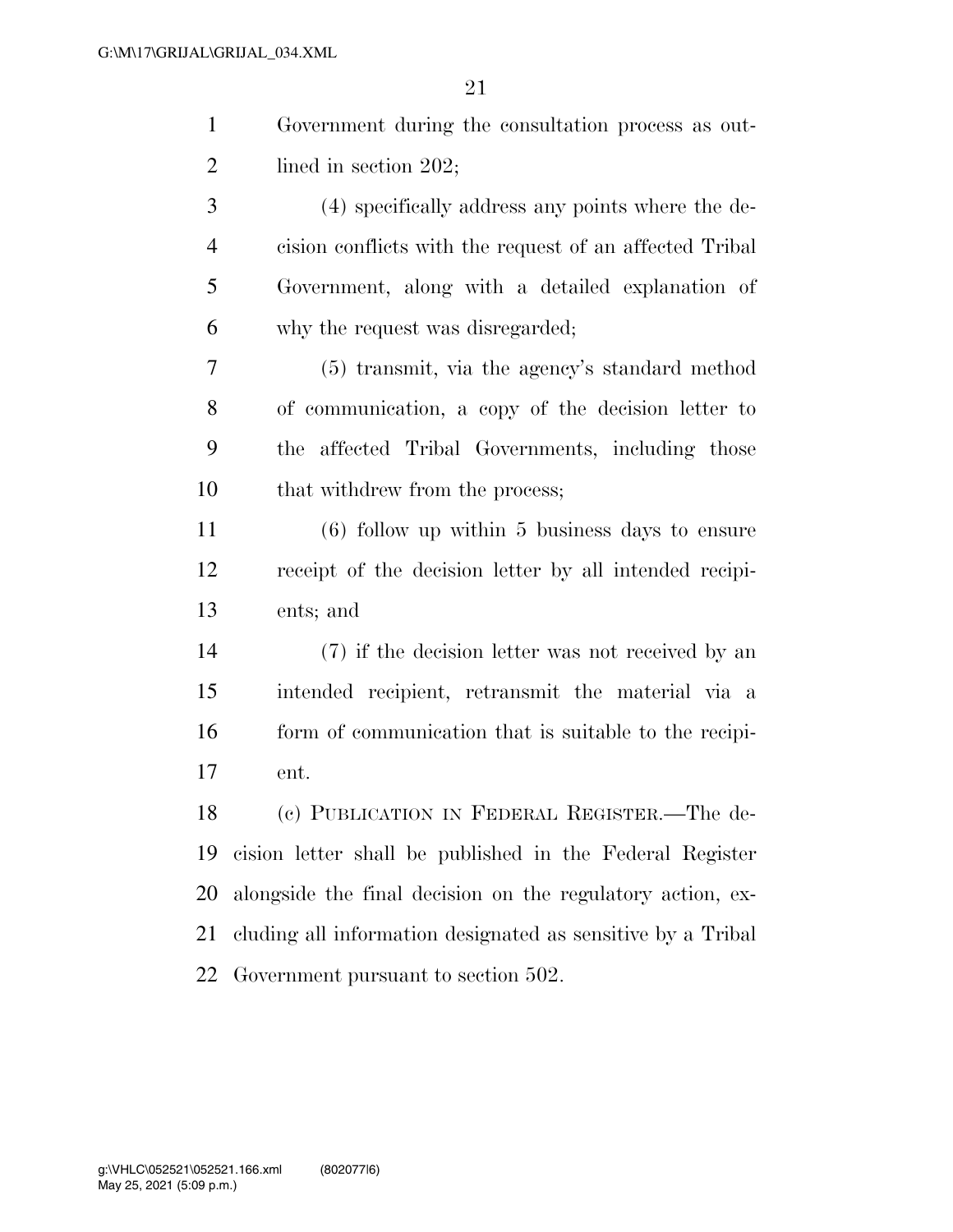## **TITLE III— DOCUMENTATION AND REPORTING**

**SEC. 301. DOCUMENTATION AND REPORTING.** 

 (a) OFFICIAL CONSULTATION RECORD.—The agen-cy, or lead agency, shall—

 (1) keep an official consultation record that al- lows accurate tracking of the process so that the agency and all consulting parties can correct any er- rors or omissions, and provides an official record of the process that can be referred to in any litigation that may arise;

 (2) document all efforts to initiate consultation as well as documenting the process once it has begun, such as correspondence, telephone logs, and emails;

 (3) keep notes so that the consultation record documents the content of consultation meetings, site visits, and phone calls in addition to information about dates and who participated;

 (4) include all documentation in the official con-sultation record; and

 (5) ensure that all information designated as sensitive by a Tribal Government pursuant to sec-tion 502 is kept confidential.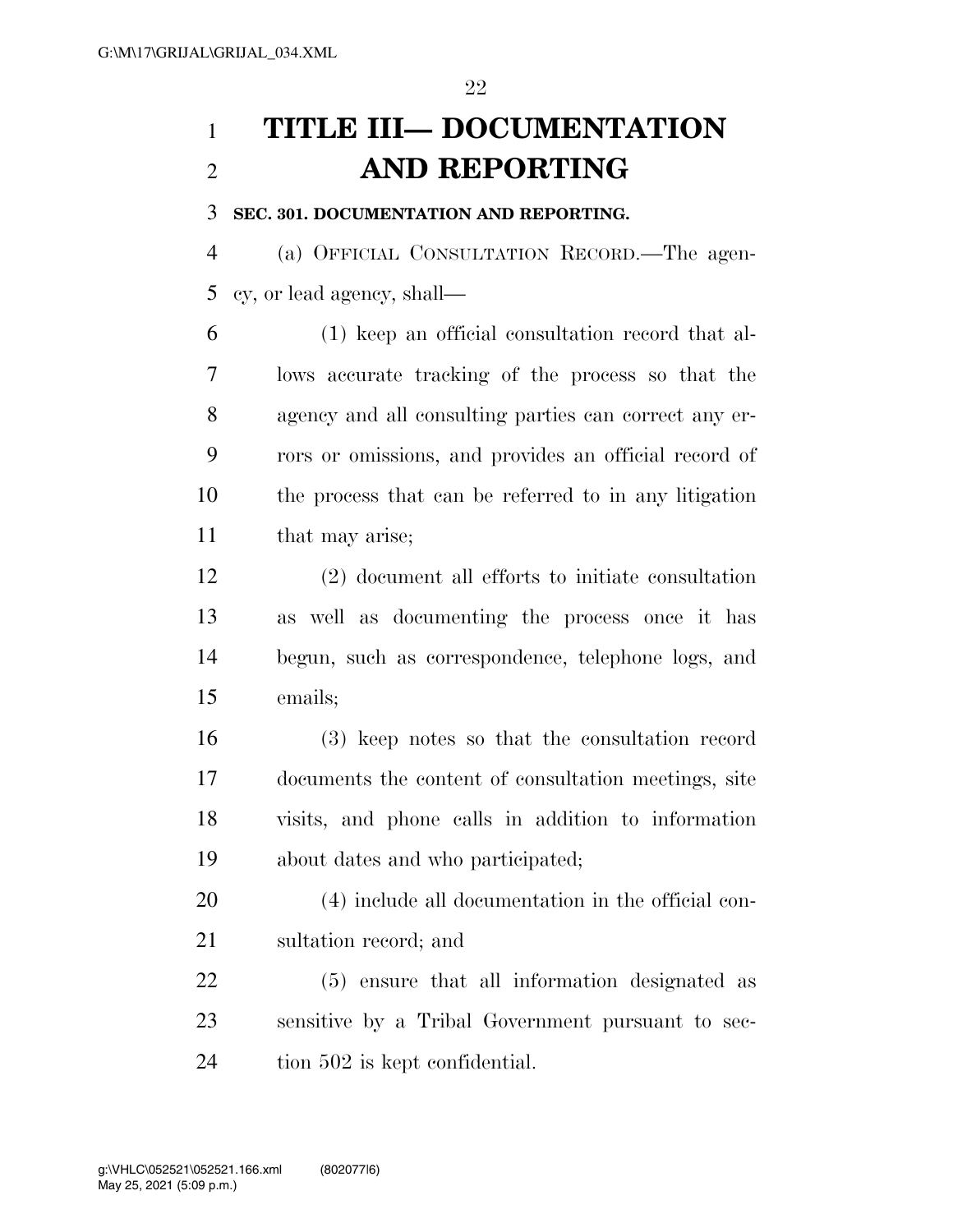(b) PAYMENT FOR TRIBAL DOCUMENTATION WORK.—If the agency, or lead agency, asks a Tribal Gov- ernment for specific information or documentation that in any way fulfills the duties of the agency in a role similar to that of a consultant or contractor, then the agency, or lead agency, must pay for such services, if so requested by the Tribal Government, as it would for any private con-sultant or contractor.

 (c) REPORT TO CONGRESS.—Each agency shall sub- mit a biennial report on its consultation activities to Con-gress, including outcomes.

## **TITLE IV— IMPLEMENTATION AND TRAINING**

**SEC. 401. DESIGNATED AGENCY OFFICIAL.** 

 No later than 90 days after the date of the enactment of this Act—

 (1) the head of each agency shall designate an official with principal responsibility for the agency's implementation of this Act; and

 (2) each bureau or office within the agency shall designate one or more officials with the respon- sibility to work with the principal agency official on implementation of this Act.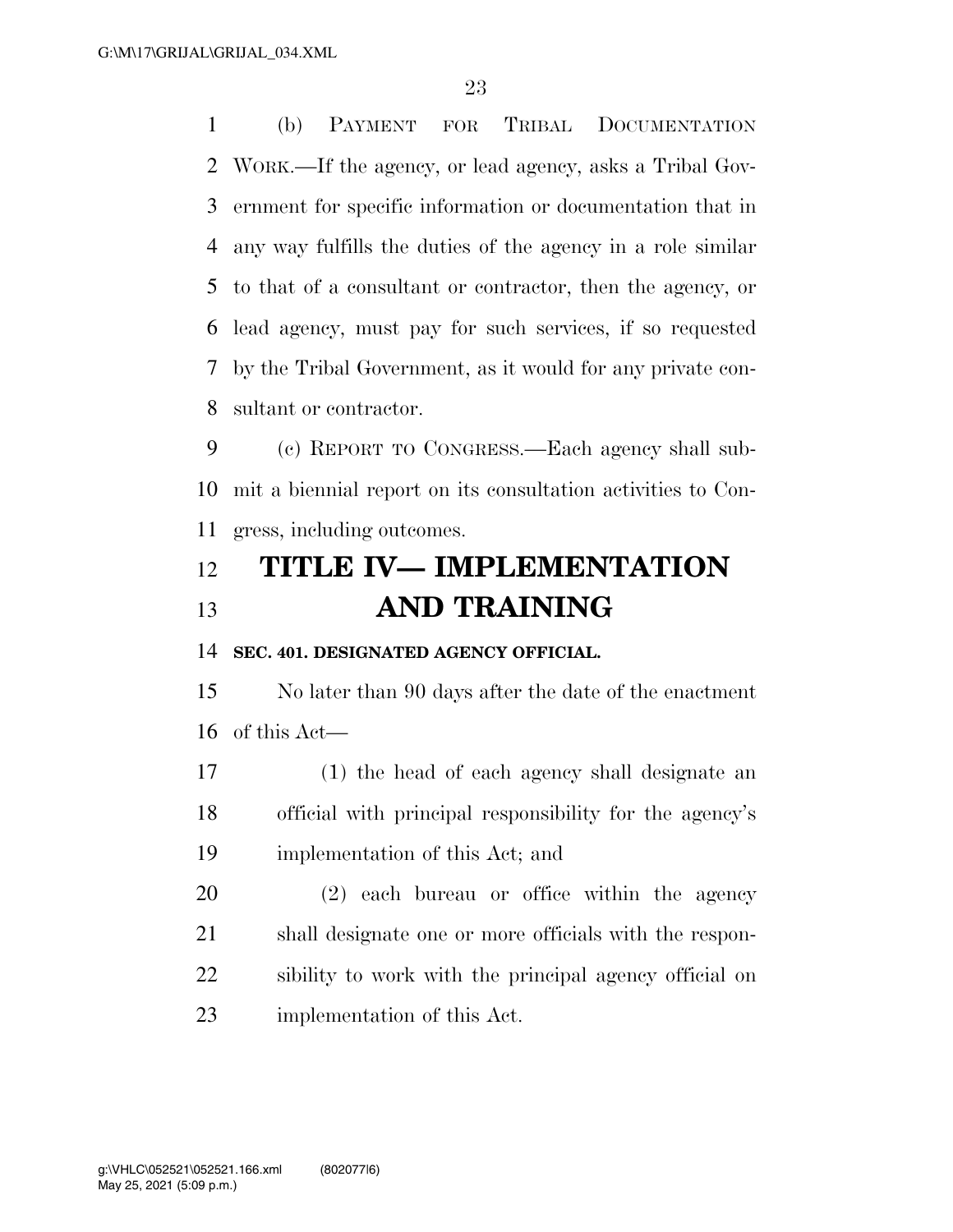## **SEC. 402. CONSULTATION POLICY.**

 No later than 180 days after enactment of this Act, the designated agency official shall submit to the Office of Management and Budget a description of the agency's consultation policy, including all designated agency offi-cials, in conformity with this Act.

## **SEC. 403. TRAINING.**

 Each agency shall design training for staff aimed at improving the agency's capacity for interacting with Trib- al Governments and executing the consultation process. The training shall—

 (1) promote consultation, communication, col- laboration, and other interactions with Tribal Gov-ernments;

 (2) outline and reinforce the agency duties con-cerning Tribal interests; and

 (3) strengthen the understanding of the United States' government-to-government relationship with Tribal Governments.

## **TITLE V—TRIBAL SOVEREIGNTY**

## **SEC. 501. TRIBAL SOVEREIGNTY.**

 (a) IN GENERAL.—Agencies shall recognize and re- spect Tribal self-government and sovereignty, honor Tribal treaty and other rights, and strive to meet the responsibil- ities that arise from the unique legal relationship between the Federal Government and Tribal Governments.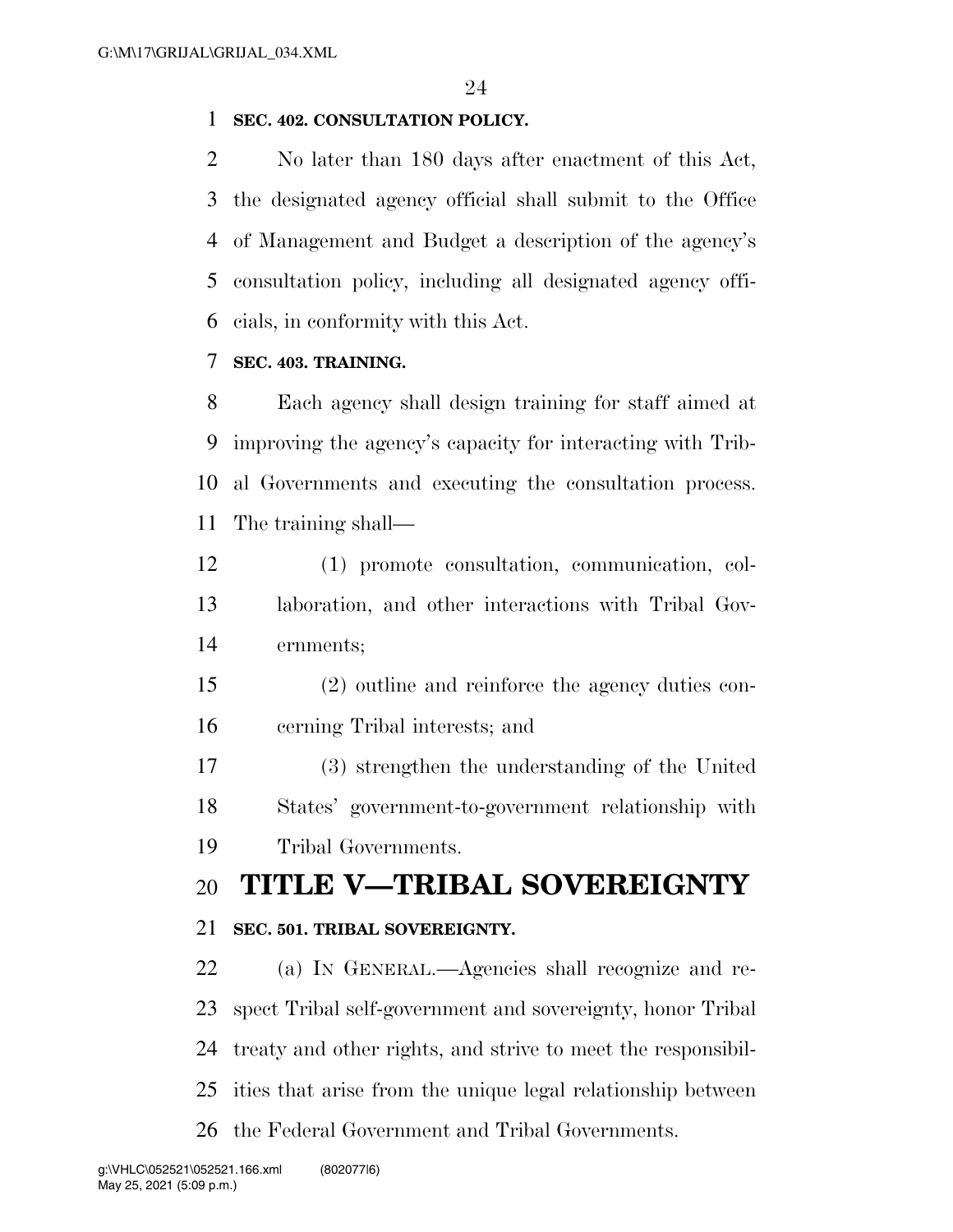(b) MAXIMUM TRIBAL ADMINISTRATIVE DISCRE- TION.—With respect to Federal statutes and regulations administered by Tribal Governments, the Federal Govern- ment shall grant Tribal Governments the maximum ad-ministrative discretion possible.

 (c) ALTERNATIVES TO FEDERAL REGULATION.— With respect to the formulation and implementation of policies that have an impact on Tribal matters, agencies shall—

 (1) encourage Tribal Governments to develop 11 their own policies to achieve program objectives;

 (2) when possible, defer to Tribal Governments to establish standards; and

 (3) in determining whether to establish Federal standards, consult with Tribal Governments as to the need for Federal standards and any alternatives that would limit the scope of Federal standards or otherwise preserve the prerogatives and authority of Tribal Governments.

## **SEC. 502. SENSITIVE TRIBAL INFORMATION.**

 Notwithstanding chapter 7 of title 5, United States Code (commonly known as the Administrative Procedure Act), consultation meetings shall be closed to the public at the request of the Tribal Government. Notwithstanding section 552 of title 5, United States Code (commonly